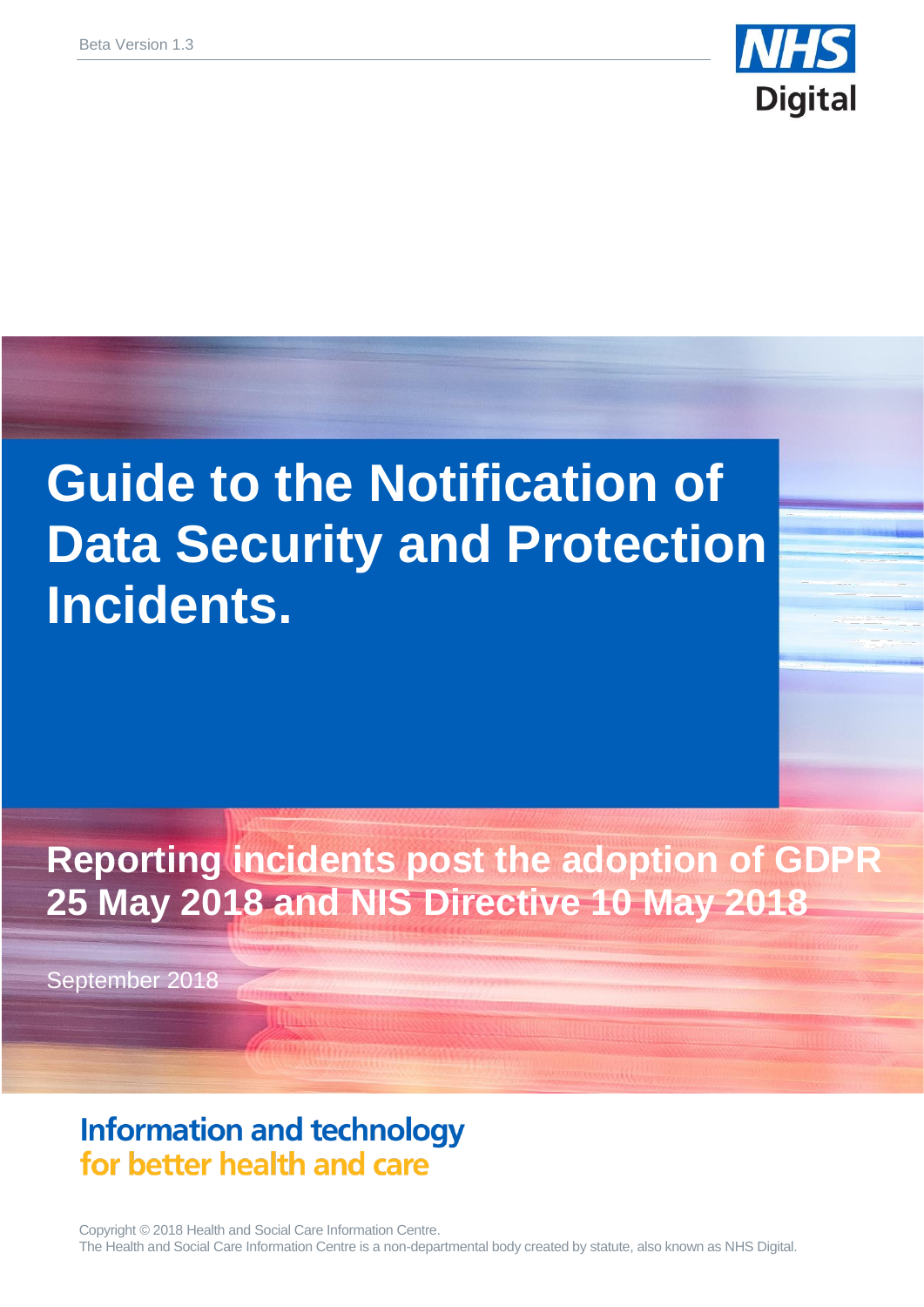### <span id="page-1-0"></span>**Revision History**

| Version | Date           | <b>Summary of Changes</b>   |
|---------|----------------|-----------------------------|
|         | 25th May 2018  | Initial version             |
| 1.1     | 07th June 2018 | Updated following comments  |
|         |                | from users and development  |
|         |                | of the DSP Toolkit.         |
| 1.2     | 03rd July 2018 | Updated following feedback  |
|         |                | from users and ICO.         |
| 1.3     | 14th September | Update guidance on Annual   |
|         |                | reports, labels on 5x5 grid |
|         |                | and consistency             |
|         |                | amendments.                 |

### <span id="page-1-1"></span>**Document Status**

This is a controlled document. Whilst this may be printed, the electronic version posted on the DSPT is the controlled copy. Any printed copies of the document are not controlled.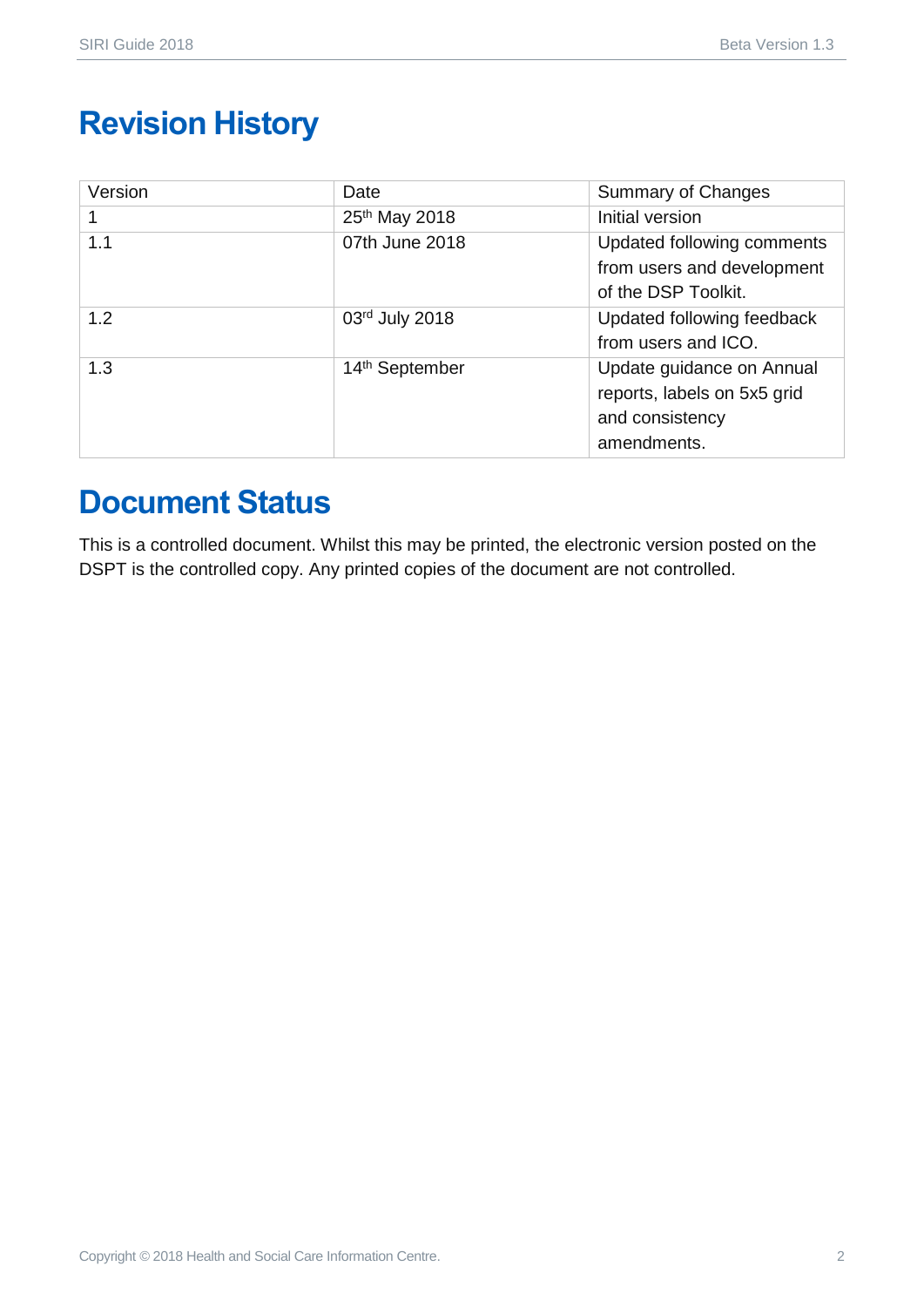### **Contents**

| <b>Revision History</b>                                                                                                                             | $\mathbf{2}$   |
|-----------------------------------------------------------------------------------------------------------------------------------------------------|----------------|
| <b>Document Status</b>                                                                                                                              | $\mathbf{2}$   |
| <b>Overview</b>                                                                                                                                     | 5              |
| <b>Mandate</b>                                                                                                                                      | 7              |
| General Data Protection Regulation as Implemented by the Data Protection Act 2018                                                                   |                |
| (GDPR)                                                                                                                                              | $\overline{7}$ |
| Security of Network Information Systems Regulations 2018 (NIS)                                                                                      | 7              |
| <b>Transitional arrangements</b>                                                                                                                    | 8              |
| <b>Personal Data Breaches</b>                                                                                                                       | 9              |
| What is a breach                                                                                                                                    | 9              |
| What are the types of breaches                                                                                                                      | 10             |
| Confidentiality breach example                                                                                                                      | 10             |
| Availability breach example                                                                                                                         | 11             |
| Integrity breach example                                                                                                                            | 11             |
| When is an incident reportable under GDPR                                                                                                           | 11             |
| Grading the personal data breach                                                                                                                    | 11             |
| Establish the likelihood that adverse effect has occurred                                                                                           | 12             |
| If the likelihood that an adverse effect has occurred is low and the incident is not<br>reportable to the ICO, no further details will be required. | 12             |
| Grade the potential severity of the adverse effect on individuals                                                                                   | 12             |
| <b>Breach Assessment Grid</b>                                                                                                                       | 14             |
| <b>Sensitivity Factors</b>                                                                                                                          | 15             |
| Special Categories of personal data                                                                                                                 | 15             |
| Assessing risk to the rights and freedoms of a data subject (likelihood)                                                                            | 16             |
| What to include in the notification                                                                                                                 | 16             |
| <b>Events having a Significant Impact on the Continuity of Essential</b>                                                                            |                |
| <b>Services (NIS Regulations)</b>                                                                                                                   | 17             |
| Who the NIS Regulations apply to                                                                                                                    | 17             |
| <b>Significant Impact Thresholds</b>                                                                                                                | 17             |
| How to report an incident summary                                                                                                                   | 19             |
| <b>Incident Management and breach reporting</b>                                                                                                     | 19             |
| How to report an incident                                                                                                                           | 19             |
| When to report within 72 hours                                                                                                                      | 20             |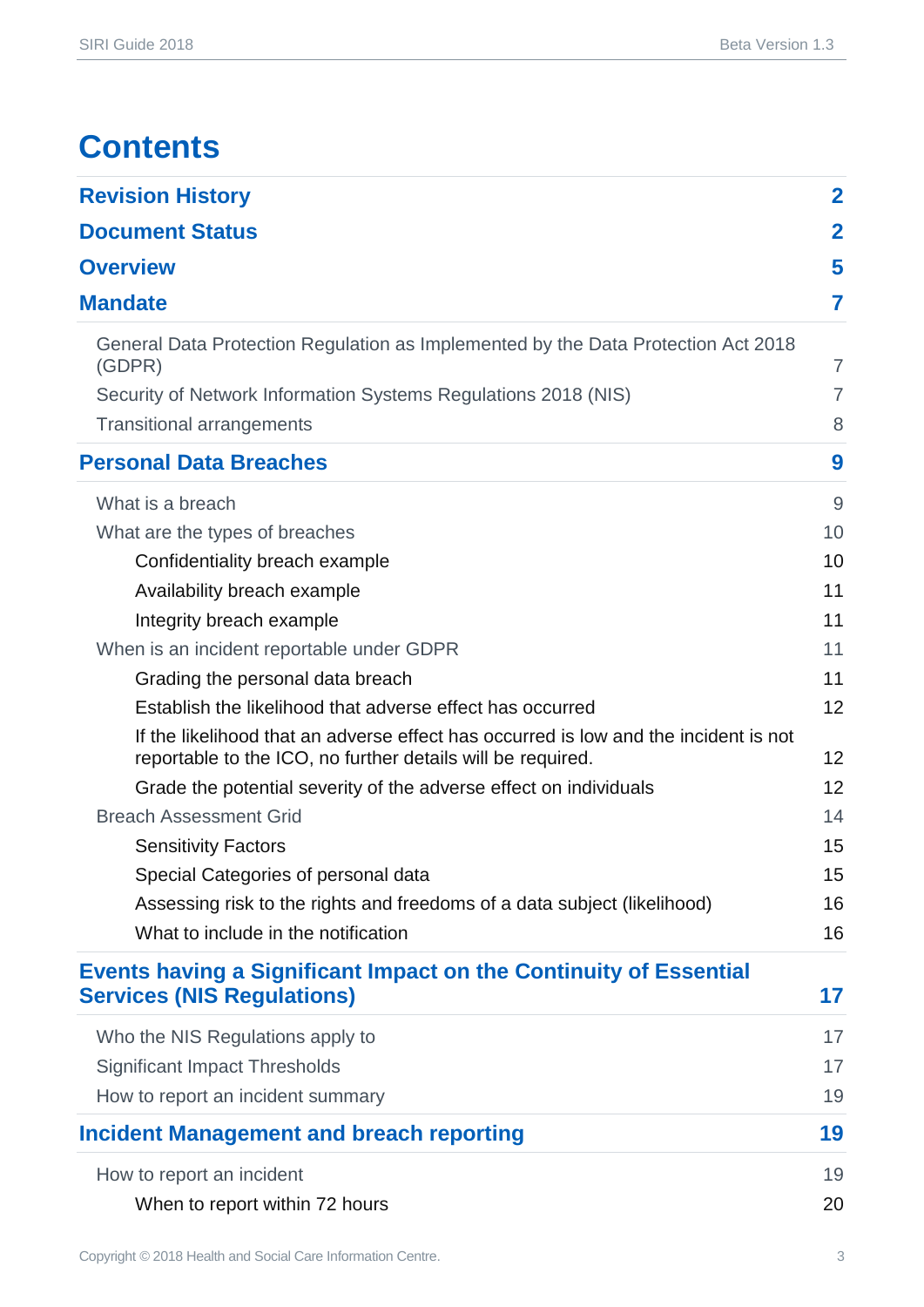| SIRI Guide 2018<br>Beta Version 1.3                                                                                 |    |
|---------------------------------------------------------------------------------------------------------------------|----|
| What to expect once the incident reported                                                                           | 20 |
| What to expect if an incident is not reportable to the ICO/DHSC                                                     | 21 |
| Local records required for an incident notified to the ICO                                                          | 21 |
| Other bodies involvement                                                                                            | 22 |
| <b>ICO</b>                                                                                                          | 22 |
| Department of Health and Social Care                                                                                | 22 |
| <b>NHS Digital</b>                                                                                                  | 22 |
| <b>NHS England</b>                                                                                                  | 22 |
| Communication of a personal data breach to the data subject                                                         | 24 |
| <b>Appendix 1 - Glossary</b>                                                                                        | 25 |
| <b>Appendix 2 - Useful resources</b>                                                                                | 26 |
| <b>Appendix 3 – Dos and Don'ts</b>                                                                                  | 27 |
| Appendix 4 - Reporting schema for data breaches from 25 May 2018                                                    | 28 |
| <b>Appendix 5 - Examples of notification</b>                                                                        | 32 |
| Appendix 6 Publishing details of DSP Incidents in Annual Reports and<br><b>Statements of Internal Control (SIC)</b> | 34 |
| <b>Principles</b>                                                                                                   | 34 |
| Content to be included in Annual Reports                                                                            | 34 |
| Statement of Internal Control (SIC) Guidance                                                                        | 35 |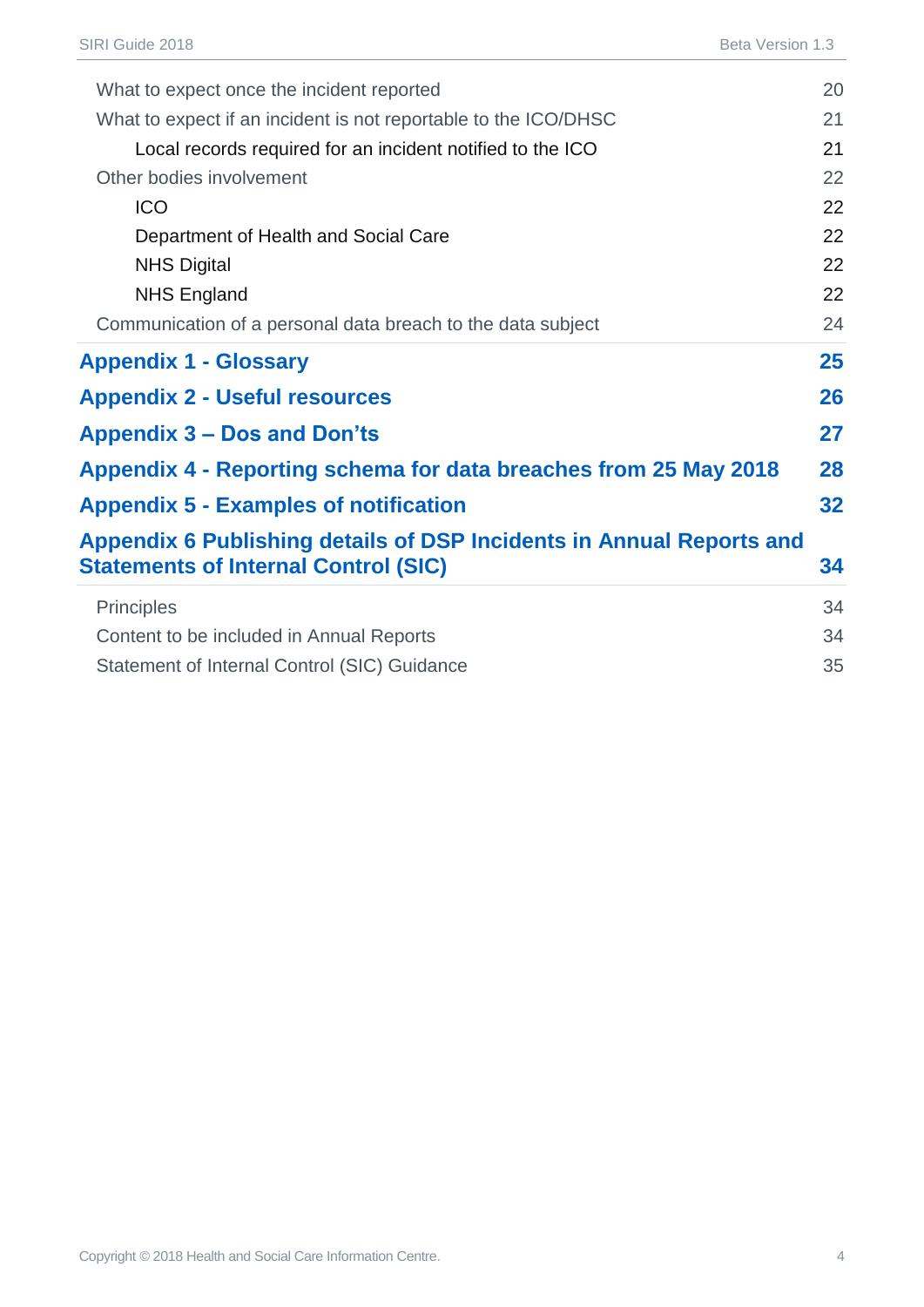### <span id="page-4-0"></span>**Overview**

The General Data Protection Regulation (GDPR) as implemented by the UK Data Protection Act 2018 comes into UK Law on 25 May 2018. It introduces a duty on all organisations to report certain types of personal data breach to the relevant supervisory authority. The Security of Network and Information Systems Directive ("NIS Directive") also requires reporting of relevant incidents to the Department of Health and Social Care (DHSC) as the competent authority from 10 May 2018.

An organisation must notify a breach of personal data within 72 hours. If the breach is likely to result in a high risk to the rights and freedoms of individuals, organisations must also inform those individuals without undue delay. Those breaches that also fulfil the criteria of a NIS notifiable incident will be forwarded to the DHSC where the Secretary of State is the competent authority for the implementation of the NIS directive in the health and social care sector. The Information Commissioner remains the national regulatory authority for the NIS directive.

For urgent security related incidents that require immediate advice and guidance an organisation is advised to contact the Data Security Centre (formerly known as CareCERT) helpdesk immediately on 0300 303 5222 or contact [enquiries@nhsdigital.nhs.uk](mailto:enquiries@nhsdigital.nhs.uk)

Organisations should ensure robust breach detection, investigation and internal reporting procedures are in place. This will facilitate decision-making about whether or not you need to notify the relevant supervisory authority and the affected individuals.

It remains a contractual requirement of health and social care organisations using the standard NHS contract to include statistics on personal data breaches in the annual report presented to the board.

Organisations must also keep a record of any personal data breaches, regardless of whether it is required to notify. It must not include the identity of any person involved in a data breach in a notification. The local file may contain such information, but this file will only be requested by the Information Commissioner (ICO) if further investigation is required.

This guidance applies to all organisations operating in the health and care sector with a very few exceptions listed below. This includes all organisations registered with the Care Quality Commission (CQC) and those organisations processing health and social care personal data under contract with the health and social care sector including directly commissioned services and their support services. By health and social care sector this includes all NHS services and those in contract with the NHS and adult social care services.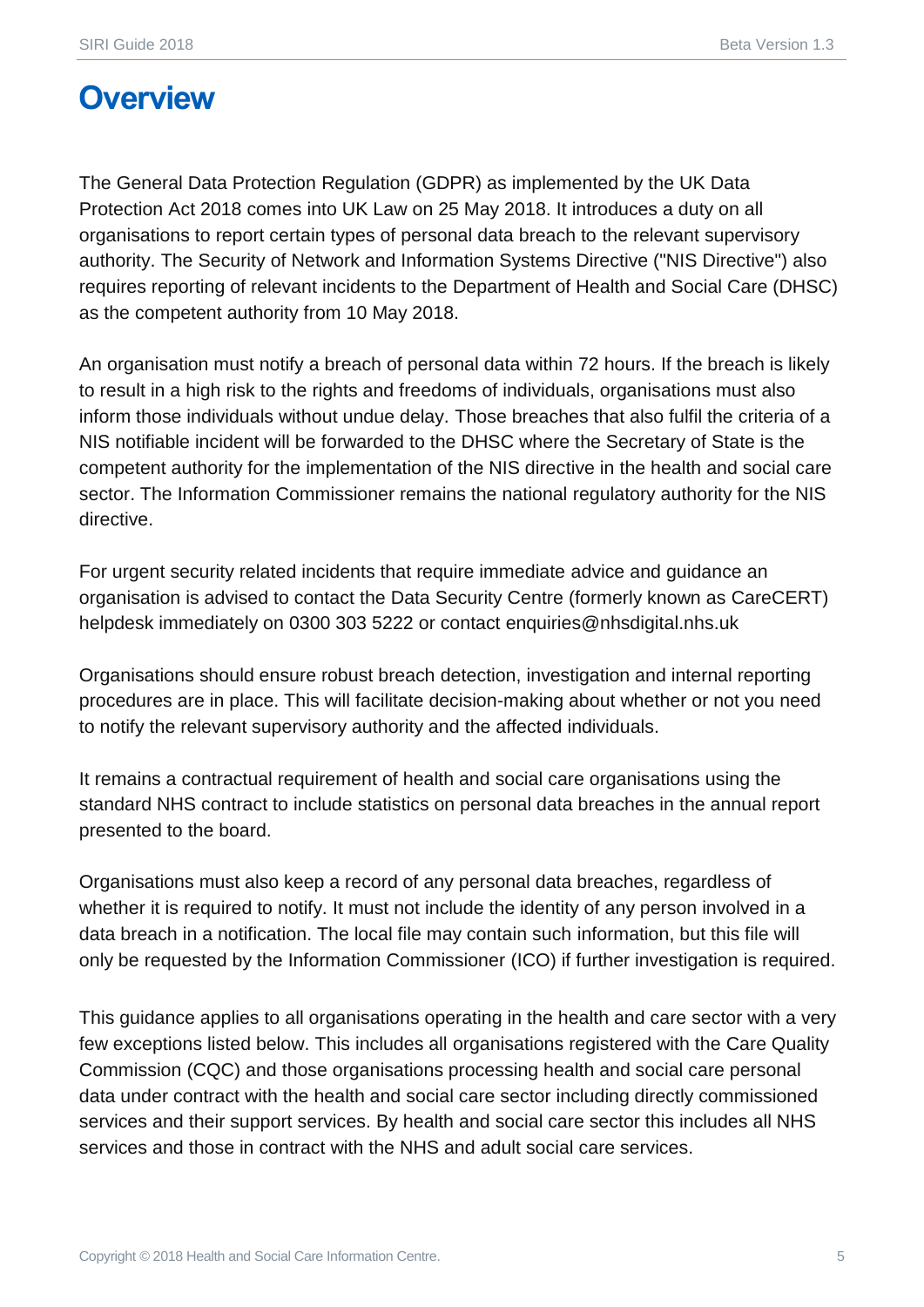Certain other organisations have the option of using this notification tool such as private health and social care services that are not contracted by a public sector organisation and those parts of local government not delivering adult social care services. Personal data breaches that fall out of scope can be reported either via this reporting tool or to the Information Commissioner directly at the discretion of the reporting organisation. However, those organisations already using the Data Security and Protection Toolkit (DSPT) may find it easier to use a reporting tool that is already at their disposal.

This guide supersedes the 'Checklist Guidance for Reporting, Managing and Investigating Information Governance and Cyber Security Serious Incidents Requiring Investigation' (2015). This reporting tool is not designed to be a fully functional incident management system. It is for the purposes of notifying breaches on one form which may then be shared across several regulatory agencies. These include personal data breaches of the GDPR to the Information Commissioner, NIS incidents to the DHSC and cyber security incidents to NHS Digital. Organisations must maintain a local file or use an incident management system to fully record the particulars of any investigation and remedial action. Notifications should include as much detail as is available to allow a full assessment by the ICO and other regulatory organisations. Failure to include sufficient detail in notifications will trigger further prompts for more information which may come from multiple regulatory bodies.

This guidance has been developed with the ICO, DHSC, NHS England, NHS Digital and NHS organisations.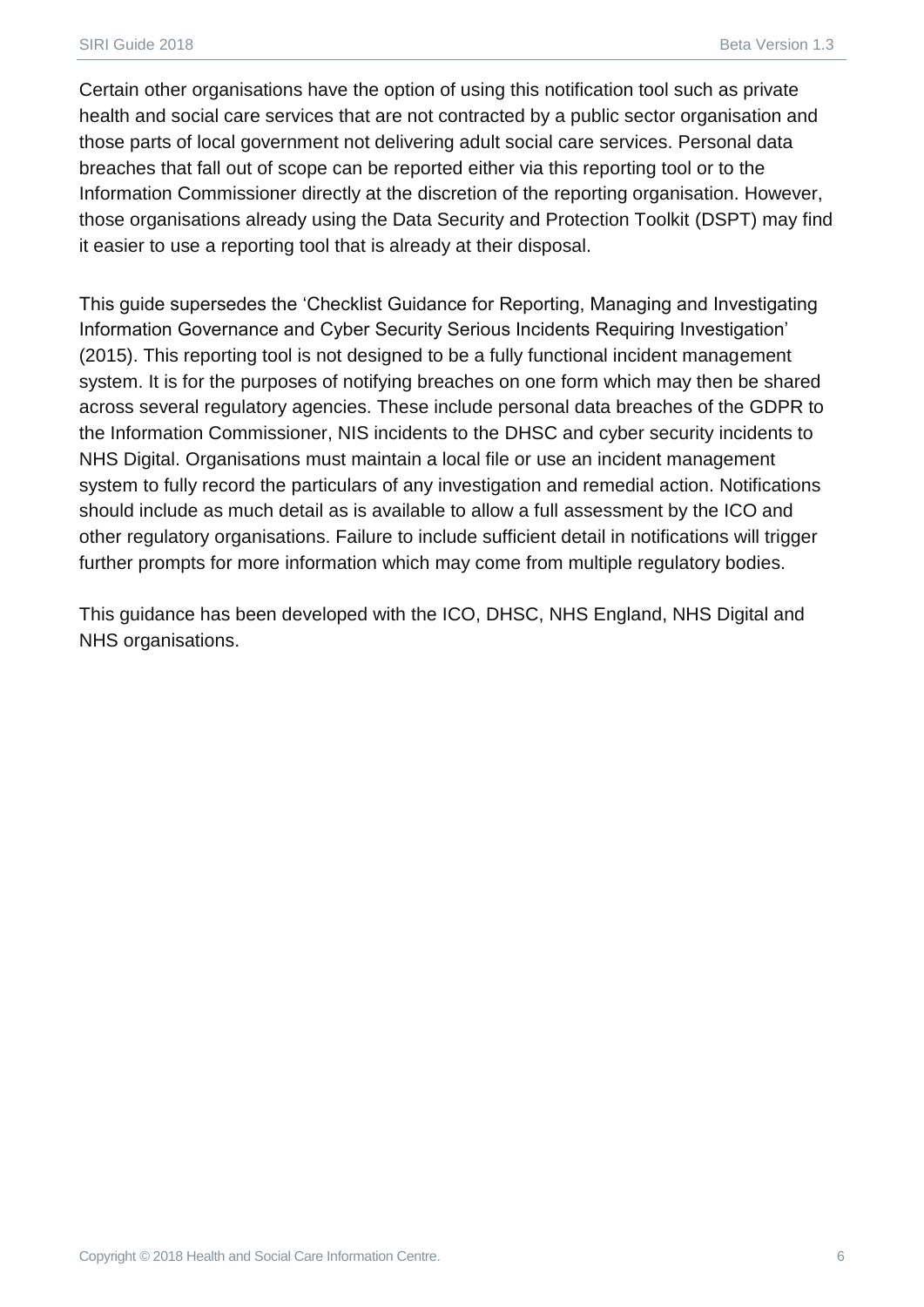### <span id="page-6-0"></span>**Mandate**

### <span id="page-6-1"></span>**General Data Protection Regulation as Implemented by the Data Protection Act 2018 (GDPR)**

It is a legal obligation to notify personal data breaches of the GDPR under Article 33 within 72 hours, to the ICO, unless it is unlikely to result in a risk to the rights and freedoms of individuals. Article 34 also make it a legal obligation to communicate the breach to those affected without undue delay when it is likely to result in a high risk to individuals rights and freedoms. It is also a contractual requirement of the standard NHS contract to notify incidents in accordance with this guidance. By notification this may be an initial summary with very little detail known at the outset but a fuller report that might follow. There is no expectation that a full investigation will be carried out within 72 hours. The ICO has asked all relevant health and social care organisations to use this reporting tool accessed via the DSPT in preference to the ICO provided reporting mechanism so that sector intelligence gathering and local solutions to groups of incidents can be implemented.

A processor of personal data that discovers a breach has occurred has a legal obligation to inform the controller of that personal data under Article 33(2) of GDPR as clarified in the Article 29 working party guidelines on personal data breach reporting. It is possible for a processor to make a notification on behalf of the controller, but only where the controller has authorised the notification and this has been documented as part of the contractual arrangements between the controller and the processor. However, it is important to note that the legal obligation remains with the controller.

ICO currently advise the following relating to reporting health and care sector incidents - 'All health service organisations in England must now use the IG Toolkit Incident Reporting Tool. This will report IG SIRIs to the NHS Digital, DHSC, ICO and other regulators.' (The IG Toolkit is now replaced with the DSPT).

### <span id="page-6-2"></span>**Security of Network Information Systems Regulations 2018 (NIS)**

The Security of Network and Information Systems Regulations 2018 ("NIS Regulations") seek to ensure that essential services, including healthcare, have adequate data and cyber security measures in place to deal with the increasing volume of cyber threats. They require 'operators of essential services' to report any network and information systems incident which has a 'significant impact' on the continuity of the essential service that they provide to the relevant 'competent authority'.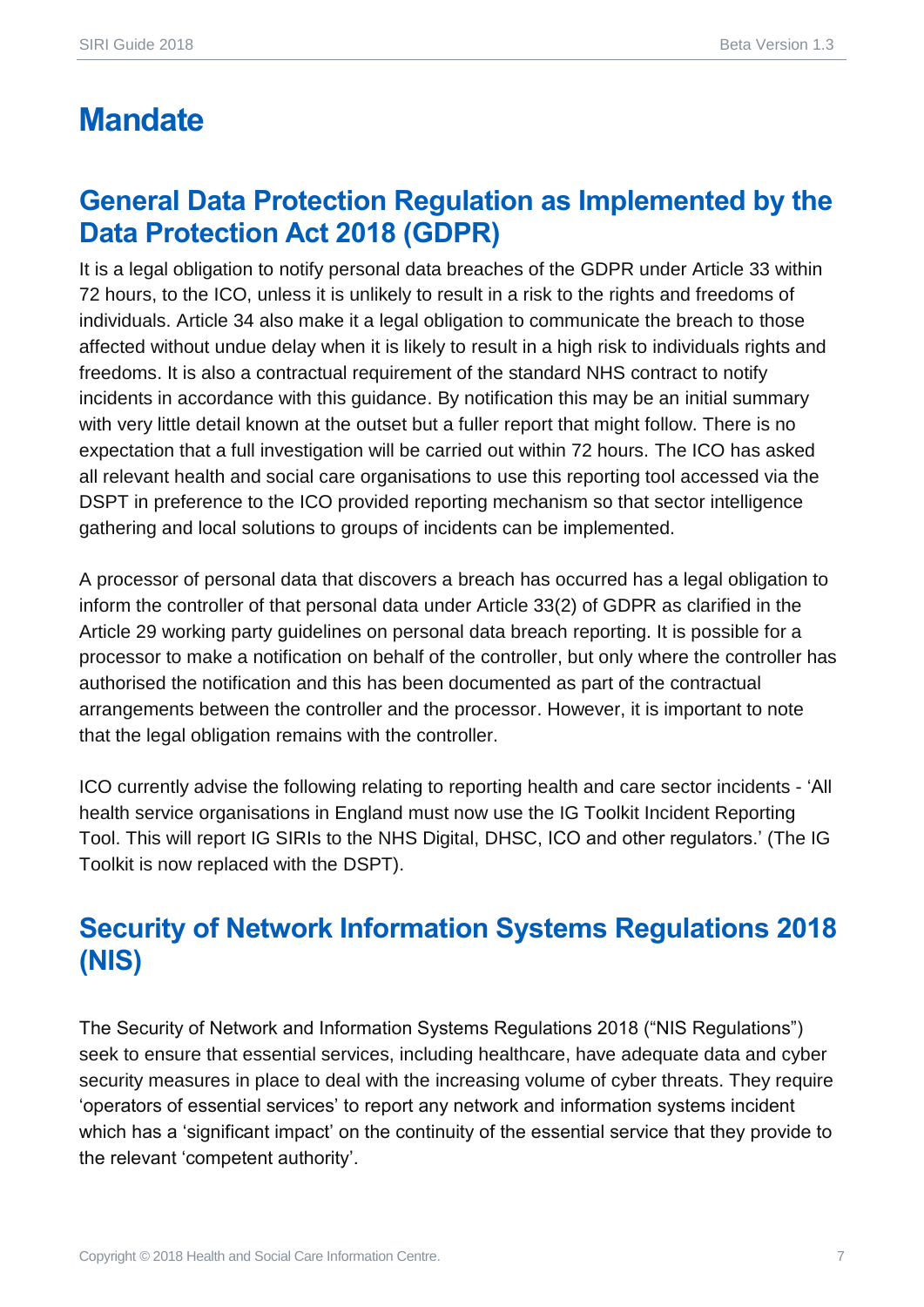Incidents must be reported without undue delay, and in any event within 72 hours of the operators of essential services becoming aware of the incident.

For purposes of the NIS Regulations for the health sector in England:

- I. the competent authority is the Secretary of State for Health and Social Care (i.e. the DHSC);
- II. operators of essential services are NHS Trusts, NHS Foundation Trusts, and any other person designated by the Secretary of State for Health and Social Care; and
- III. the criteria for events which have a 'significant impact' on the continuity of essential services which must be reported under the NIS Regulations are set out at page 10 of this guidance.

The Secretary of State for Health and Social Care requires that this incident reporting tool should be used for the reporting of incidents under the NIS Regulations.

The requirement to report events which have a significant impact on the continuity of essential services under the NIS Regulations (in the health sector in England) applies only to NHS Trusts, NHS Foundation Trusts, and any other person designated by the Secretary of State for Health and Social Care. Any person designated as an operator of essential services for the purposes of the NIS Regulations by the Secretary of State for Health and Social Care will be notified of that designation.

#### <span id="page-7-0"></span>**Transitional arrangements**

Data breaches that originated before 25 May 2018 and subsequently have come to light after this date must be reported on the Data Security and Protection Incident Reporting Tool. If an organisation is unsure then use this tool and the regulatory authority will make a determination as to which legal framework applies i.e. Data protection Act 1998 or GDPR. The previous version of the SIRI tool will remain available for use after this date for a period to complete unreported incidents. Previously reported incidents will still be available in a read-only format for at least 7 years after 25 May 2018 for purposes of legal compliance.

NIS reportable incidents must be reported from 10 May 2018.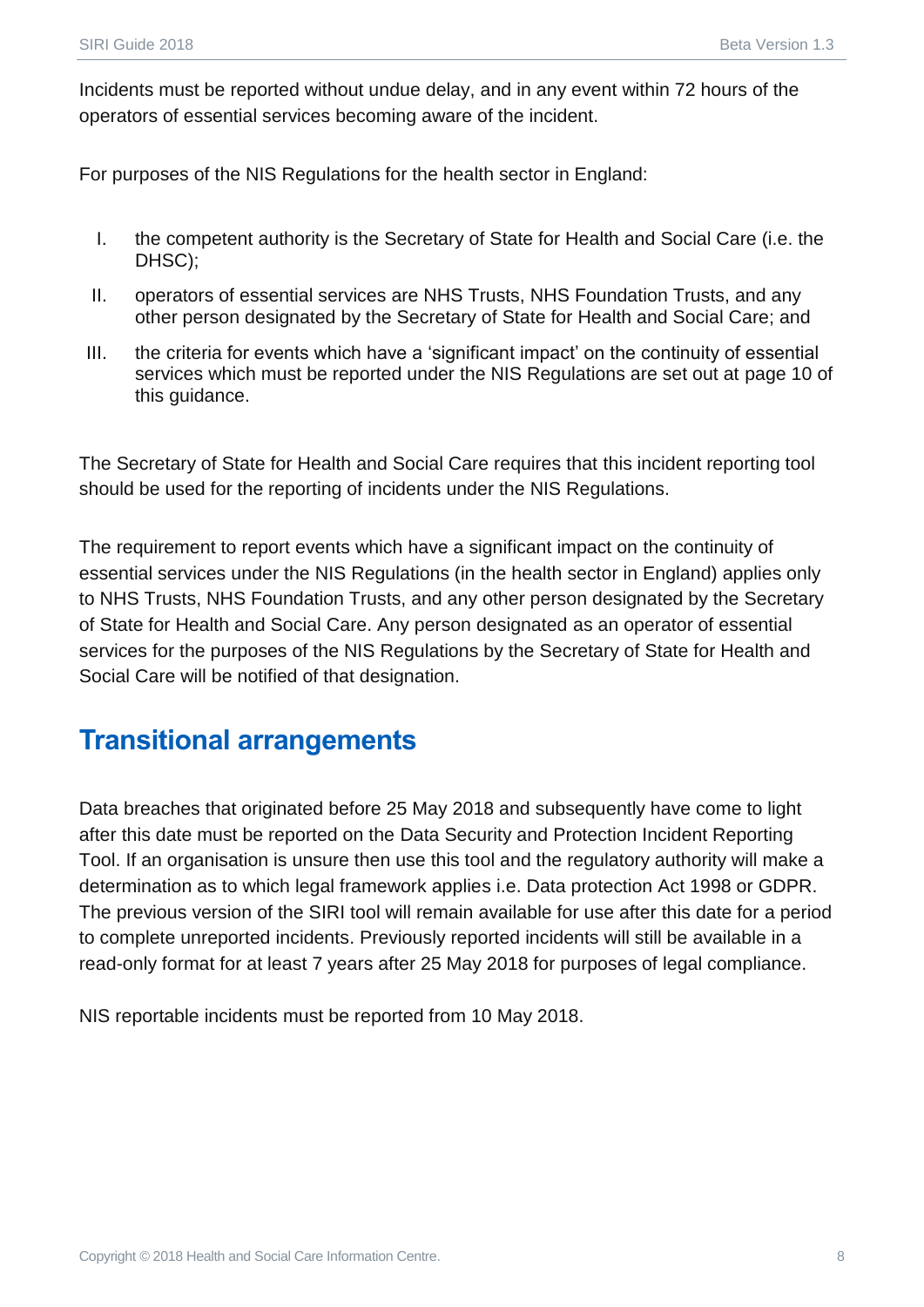### <span id="page-8-0"></span>**Personal Data Breaches**

### <span id="page-8-1"></span>**What is a breach**

A breach is defined as;

Article 4(12) "Personal data breach" means a breach of security leading to the accidental or unlawful destruction, loss, alteration, unauthorised disclosure of, or access to, personal data transmitted, stored or otherwise processed.

Breach reporting is now mandatory for all organisations. The GDPR definitions, notification and subject communication requirements will include breaches that organisations might not have notified under the previous data protection regime. The traditional view that a data breach is only reportable when data falls into the wrong hands is now replaced by a concept of a 'risk to the rights and freedoms of individuals' under Article 33 of GDPR. Any security breach that creates a risk to the rights and freedoms of the individual is a personal data breach and could be notifiable to the ICO if it reaches a certain threshold. Any personal data breach that could create a significant risk to the rights and freedoms of an individual must be notified to the Information Commissioner via this reporting tool. All personal data breaches will involve a breach of security at some point in the processing and the additional use of this tool for NIS incident reporting will save the health and social care sector time and effort in reporting.

Personal data is defined as;

'any information relating to an identified or identifiable living individual'

And an "Identifiable living individual" means a living individual who can be identified, directly or indirectly, by reference to— (a) an identifier such as a name, an identification number, location data or an online identifier, or (b) one or more factors specific to the physical, physiological, genetic, mental, economic, cultural or social identity of the individual.

This definition now makes it clear that all paper records that relate to a living individual are included in the definition and any aspect of digital processing such as IP address and cookies. Geographical data and biometric data are also clarified as being personal data when they can also be linked to a living individual.

If it is still unclear when to notify there are some examples of personal data breaches at the end of this guide.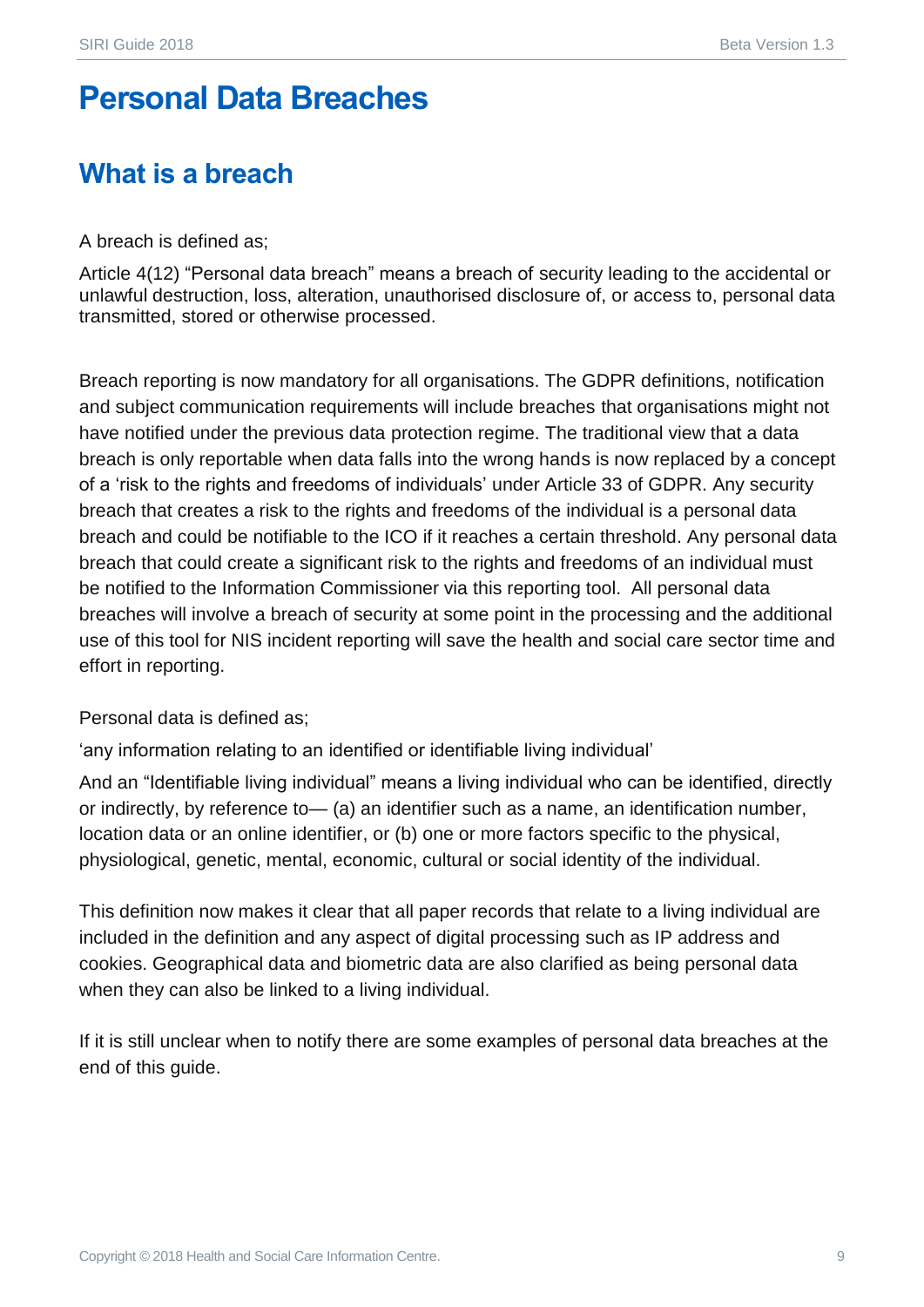### <span id="page-9-0"></span>**What are the types of breaches**

The three types of breaches as defined in the Article 29 Working Party on Personal data breach notification are Confidentiality, Integrity or Availability (CIA).



The CIA Triad

- Confidentiality breach- unauthorised or accidental disclosure of, or access to personal data
- Availability breach- unauthorised or accidental loss of access to, or destruction of, personal data
- Integrity breach unauthorised or accidental alteration of personal data

#### <span id="page-9-1"></span>**Confidentiality breach example**

Unauthorised or accidental disclosure of, or access to personal data – Infection by ransomware (malicious software which encrypts the controller's data until a ransom is paid) could lead to a temporary loss of availability if the data can be restored from backup. However, a network intrusion still occurred, and notification could be required if the incident is qualified as confidentiality breach (i.e. personal data is accessed by the attacker) and this presents a risk to the rights and freedoms of individuals. If the attacker has not accessed personal data, the breach would still represent an availability breach and require notification if the potential for a serious impact on the rights and freedoms of the individual.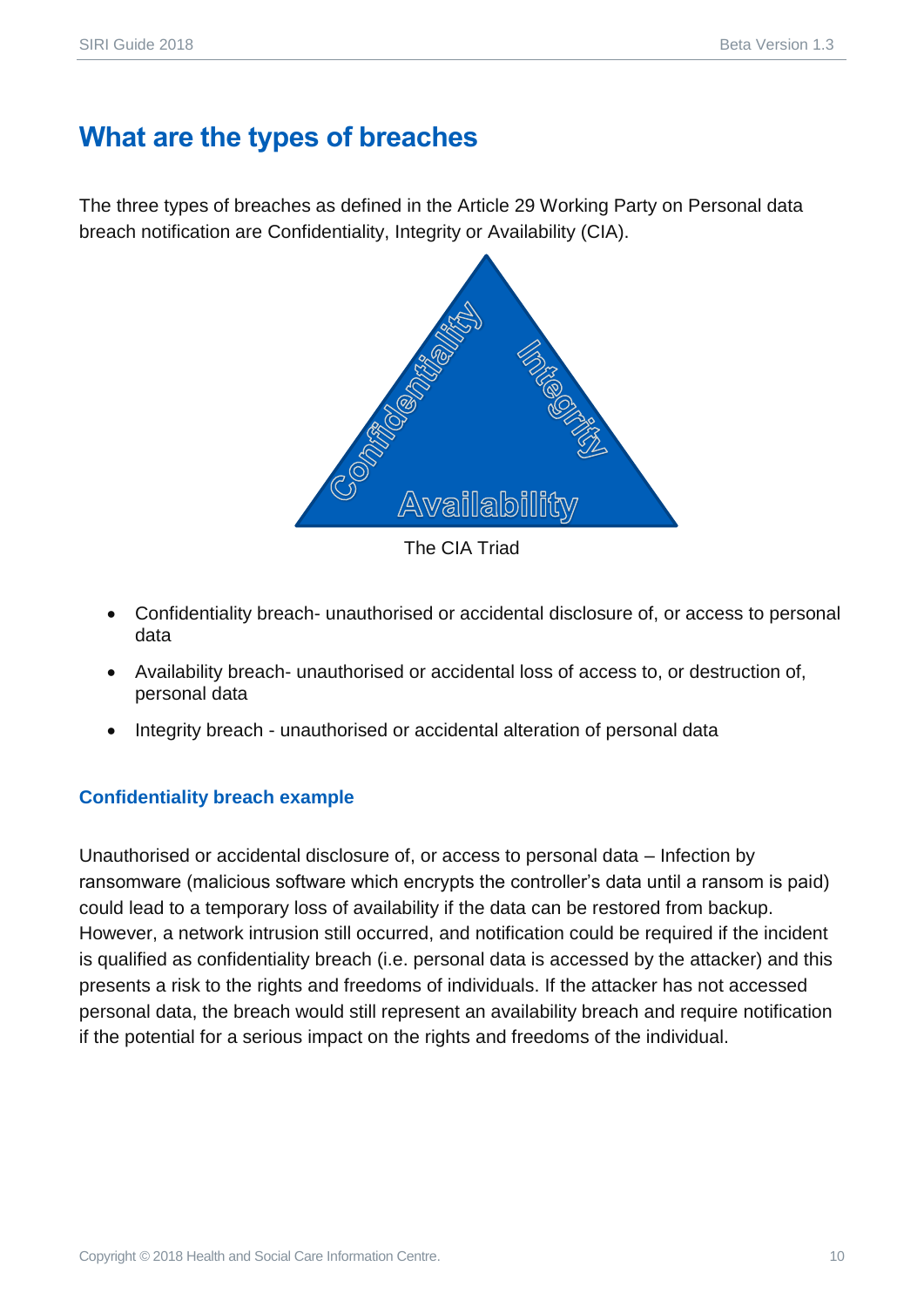#### <span id="page-10-0"></span>**Availability breach example**

Unauthorised or accidental loss of access to, or destruction of, personal data - In the context of a hospital, if critical medical data about patients are unavailable, even temporarily, this could present a risk to individuals' rights and freedoms; for example, operations may be cancelled. This is to be classified as an availability breach.

#### <span id="page-10-1"></span>**Integrity breach example**

Unauthorised or accidental alteration of personal data – Where a health or social care record has an entry in the wrong record (misfiling) and has the potential of significant consequences it will be considered an integrity breach. For example, a 'do not resuscitate' notice on the wrong patient record may have the significant consequence of death whilst an entry recording the patient blood pressure may not have the same significant result.

### <span id="page-10-2"></span>**When is an incident reportable under GDPR**

#### <span id="page-10-3"></span>**Grading the personal data breach**

Any incident must be graded according to the significance of the breach and the likelihood of those serious consequences occurring. The incident must be graded according to the impact on the individual or groups of individuals and not the organisation. It is advisable that incidents are reviewed by the Data Protection Officer or Caldicott Guardian or the Senior Information Risk Owner when determining what the significance and likelihood a data breach will be.

The significance is further graded rating the incident of a scale of 1-5. 1 being the lowest and 5 the highest.

The likelihood of the consequences occurring are graded on a scale of 1-5 1 being a nonoccurrence and 5 indicating that it has occurred.

Where the personal data breach relates to a vulnerable\* group in society, as defined below, the minimum score will be a 2 in either significance or likelihood unless the incident has been contained. This will have the effect of automatically informing the Information Commissioner if one of the other axes scores above a 3.

Where vulnerable is a 'Child known to safeguarding or with mental health conditions. Adult with capacity issues or known to adult safeguarding'.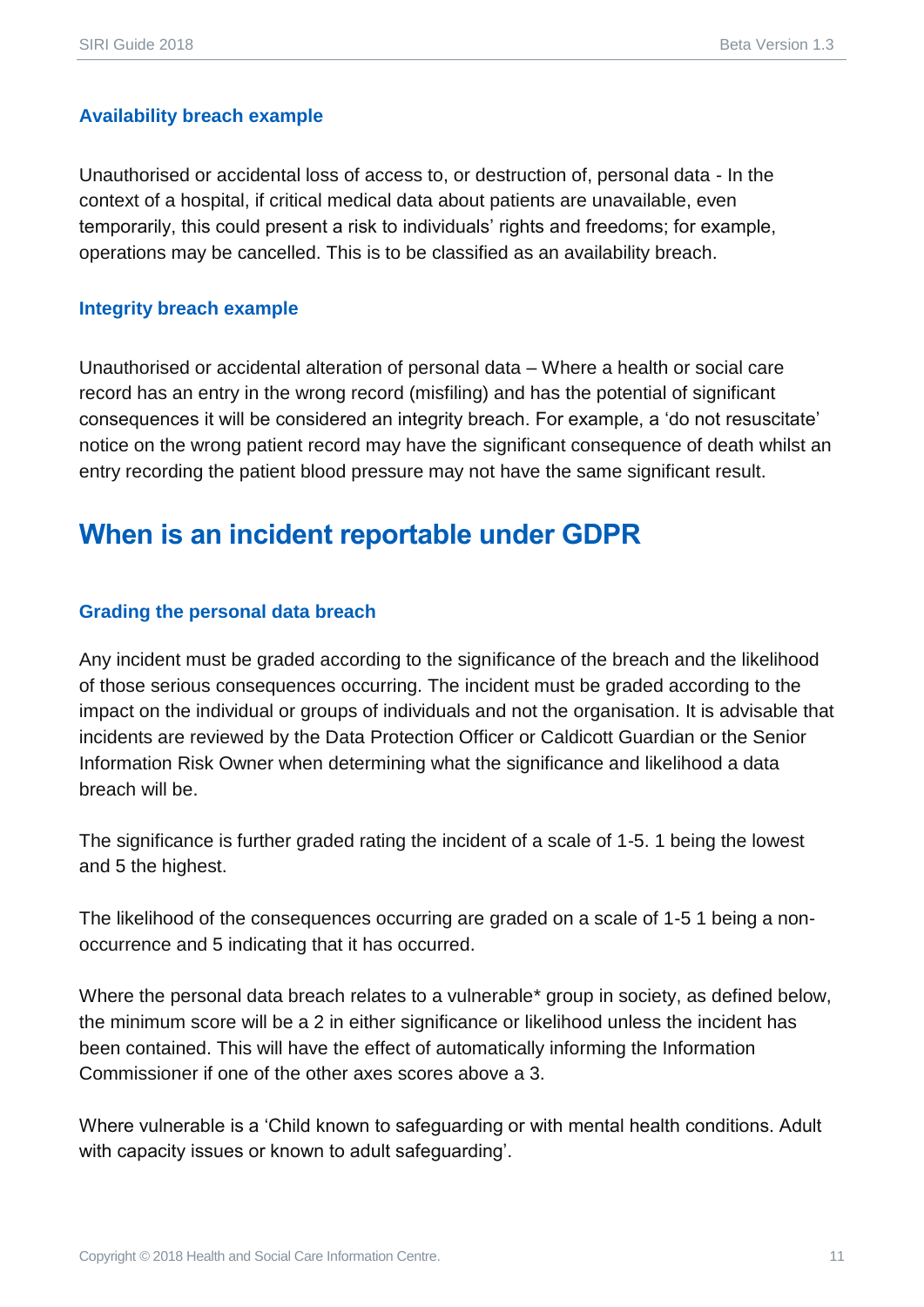#### <span id="page-11-0"></span>**Establish the likelihood that adverse effect has occurred**

| No.          | <b>Likelihood</b>                                                                               | <b>Description</b>                                                                                                                      |
|--------------|-------------------------------------------------------------------------------------------------|-----------------------------------------------------------------------------------------------------------------------------------------|
|              | Not occurred                                                                                    | There is absolute certainty that there<br>can be no adverse effect. This may<br>involve a reputable audit trail or<br>forensic evidence |
| $\mathbf{2}$ | Not likely or any incident involving<br>vulnerable groups even if no adverse effect<br>occurred | In cases where there is no evidence<br>that can prove that no adverse effect<br>has occurred this must be selected.                     |
| 3            | Likely                                                                                          | It is likely that there will be an<br>occurrence of an adverse effect<br>arising from the breach.                                       |
|              | <b>Highly likely</b>                                                                            | There is almost certainty that at some<br>point in the future an adverse effect<br>will happen.                                         |
| 5            | Occurred                                                                                        | There is a reported occurrence of an<br>adverse effect arising from the breach.                                                         |

<span id="page-11-1"></span>If the likelihood that an adverse effect has occurred is low and the incident is not reportable to the ICO, no further details will be required.

#### <span id="page-11-2"></span>**Grade the potential severity of the adverse effect on individuals**

| No.         | <b>Effect</b>                                                                                                              | <b>Description</b>                                                                                                                                                                                                                                                                                     |
|-------------|----------------------------------------------------------------------------------------------------------------------------|--------------------------------------------------------------------------------------------------------------------------------------------------------------------------------------------------------------------------------------------------------------------------------------------------------|
| 1           | No adverse effect                                                                                                          | There is absolute certainty that no<br>adverse effect can arise from the<br>breach                                                                                                                                                                                                                     |
| $\mathbf 2$ | Potentially some minor adverse effect or<br>any incident involving vulnerable groups<br>even if no adverse effect occurred | A minor adverse effect must be<br>selected where there is no absolute<br>certainty. A minor adverse effect may<br>be the cancellation of a procedure but<br>does not involve any additional<br>suffering. It may also include possible<br>inconvenience to those who need the<br>data to do their job. |
| 3           | Potentially some adverse effect                                                                                            | An adverse effect may be release of<br>confidential information into the public<br>domain leading to embarrassment or it<br>prevents someone from doing their job                                                                                                                                      |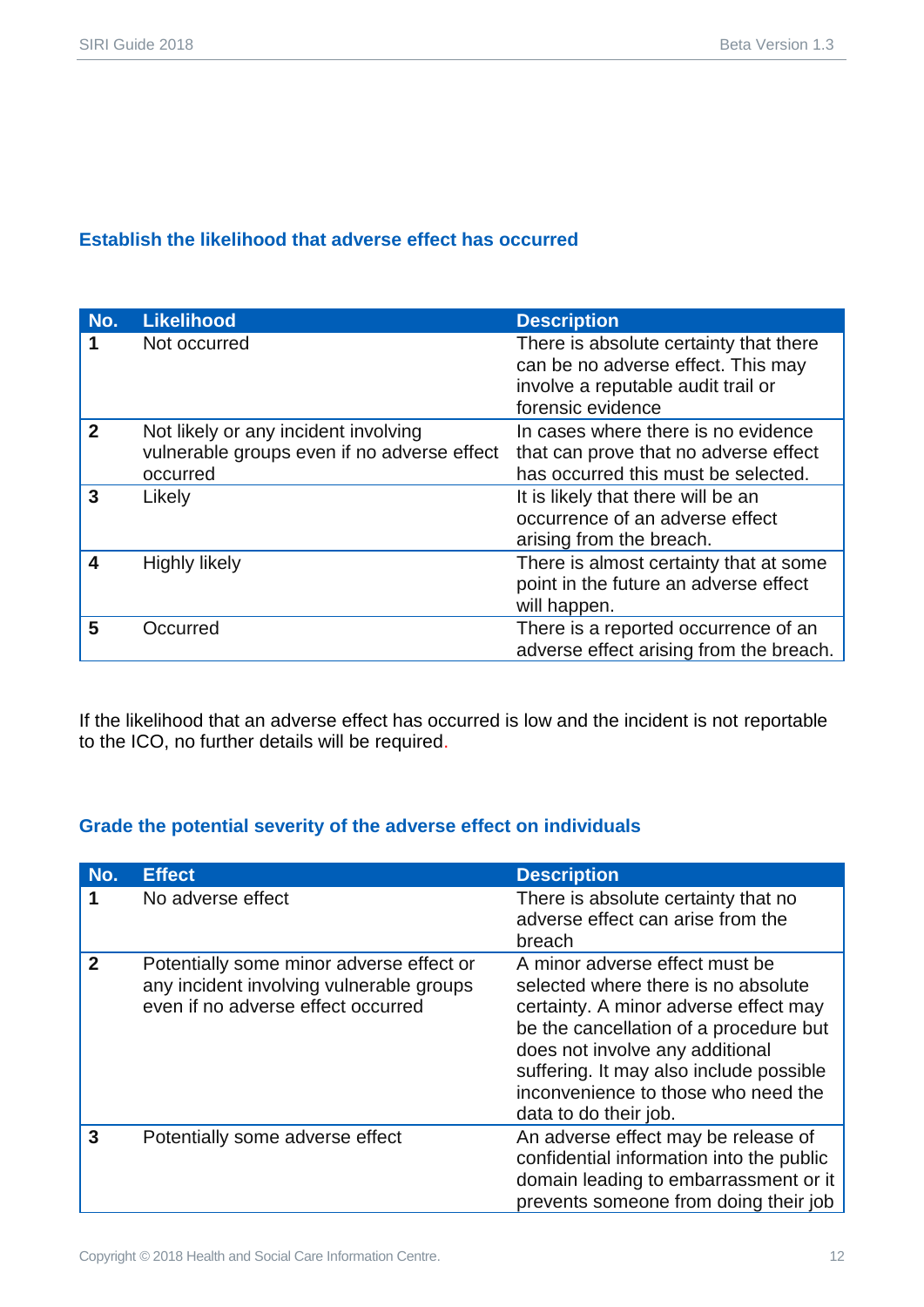| No. | <b>Effect</b>                                    | <b>Description</b>                                                                                                                                                                                                                |
|-----|--------------------------------------------------|-----------------------------------------------------------------------------------------------------------------------------------------------------------------------------------------------------------------------------------|
|     |                                                  | such as a cancelled procedure that<br>has the potential of prolonging<br>suffering but does not lead to a<br>decline in health.                                                                                                   |
| 4   | Potentially Pain and suffering/financial<br>loss | There has been reported suffering and<br>decline in health arising from the<br>breach or there has been some<br>financial detriment occurred. Loss of<br>bank details leading to loss of funds.<br>There is a loss of employment. |
| 5   | Death/catastrophic event.                        | A person dies or suffers a catastrophic<br>occurrence                                                                                                                                                                             |

Both the adverse effect and likelihood values form part of the breach assessment grid.

There are a limited number of circumstances where, even when an organisation is aware of a breach of personal data, there may be containment actions that will remove the need for notification to the ICO but may still need to be recorded as a near miss as it may still constitute a reportable occurrence under the NIS directive.

Under the following circumstances notification may not be necessary;

- encryption where the personal data is protected by means of encryption.
- 'trusted' partner where the personal data is recovered from a trusted partner organisation.
- cancel the effect of a breach where the controller can null the effect of any personal data breach.

#### **Example of how the 'trusted' partner can be used to contain a breach**

There may be a confidentiality breach, whereby personal data is disclosed to a third party or other recipient in error. This may occur, for example, where personal data is sent accidentally to the wrong department of an organisation, or to a commonly used supplier organisation. The controller may request the recipient to either return or securely destroy the data it has received. In both cases, given that the controller has an ongoing relationship with them and it may be aware of their procedures, history and other relevant details, the recipient may be considered "trusted". In other words, the controller may have a level of assurance with the recipient so that it can reasonably expect that party not to read or access the data sent in error, and to comply with its instructions to return it. Even if the data has been accessed, the controller could still possibly trust the recipient not to take any further action with it and to return the data to the controller promptly and to co-operate with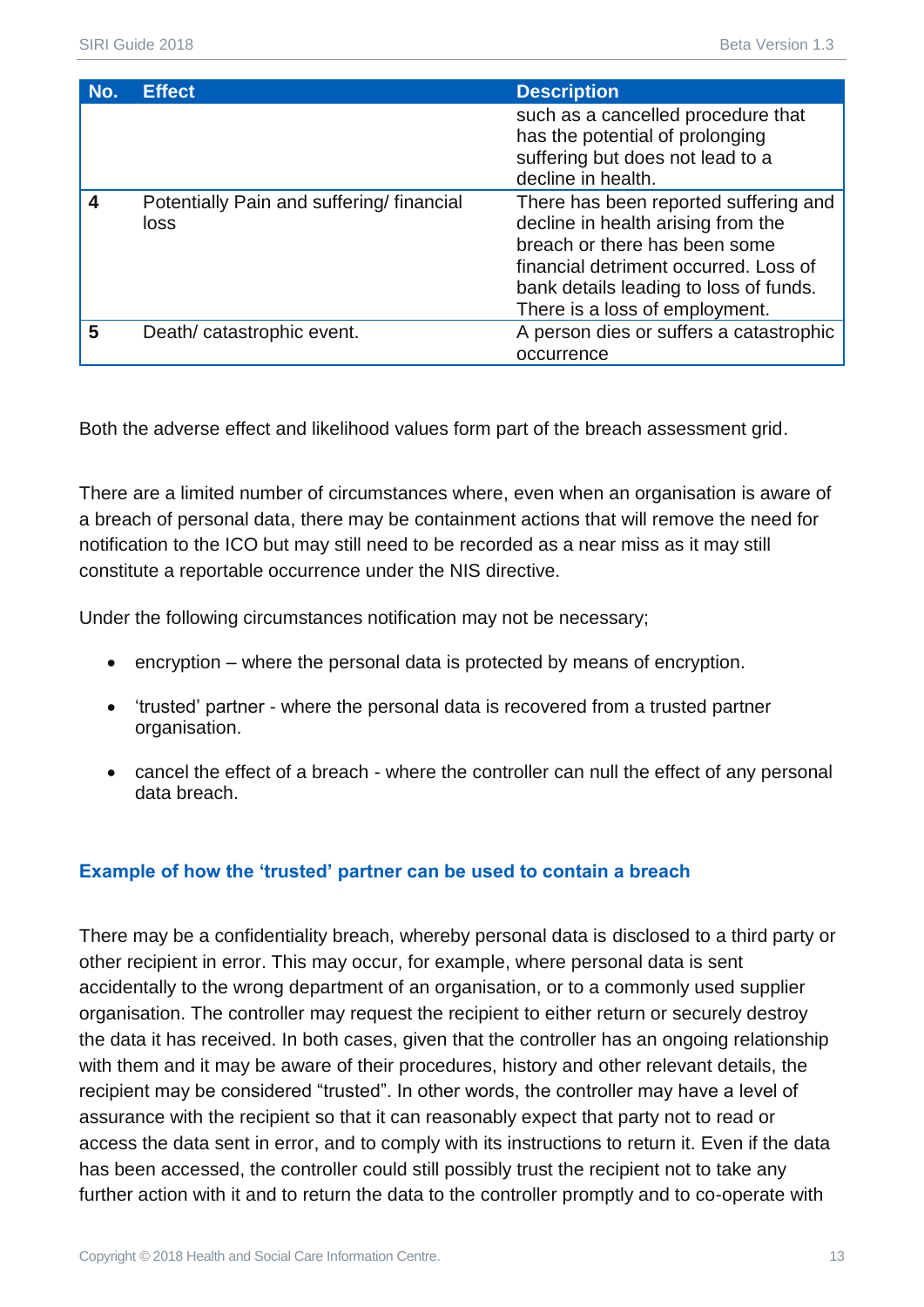its recovery.

In such cases, this may be factored into the risk assessment the controller carries out following the breach – the fact that the recipient is trusted may eradicate the severity of the consequences of the breach but does not mean that a breach has not occurred. However, this in turn may remove the likelihood of risk to individuals, thus no longer requiring notification to the supervisory authority, or to the affected individuals. Again, this will depend on case-by-case basis. Nevertheless, the controller must keep information concerning the breach as part of the general duty to maintain records of breaches.

### <span id="page-13-0"></span>**Breach Assessment Grid**

This operates on a 5 x 5 basis with anything other than "grey breaches" being reportable. Incidents where the grading results are in the red are advised to notify within 24 hours.

|                      | Catastrophic         | 5              | $\overline{5}$            | 10                                                         | 15              | 20<br><b>DHSC &amp; ICO</b> | 25              |
|----------------------|----------------------|----------------|---------------------------|------------------------------------------------------------|-----------------|-----------------------------|-----------------|
|                      | Serious              | $\overline{4}$ | $\overline{4}$            | $\delta$                                                   | 12 <sub>1</sub> | 16                          | 20              |
| Severity<br>(Impact) | Adverse              | 3              | $\ensuremath{\mathsf{3}}$ | $\,6$                                                      | 9               | 12<br><b>ICO</b>            | 15              |
|                      | Minor                | $\overline{2}$ | $\overline{2}$            | $\overline{4}$                                             | 6               | 8                           | 10              |
|                      | No adverse<br>effect | $\mathbf{1}$   | $\mathbf{1}$              | $\overline{2}$                                             | $\mathfrak{Z}$  | $\overline{4}$              | $5\phantom{.0}$ |
|                      |                      |                | 1                         | $\overline{2}$                                             | 3               | $\overline{4}$              | 5               |
|                      |                      |                | Not Occurred              | Not Likely                                                 | Likely          | <b>Highly</b><br>Likely     | Occurred        |
|                      |                      |                |                           | Likelihood that citizens' rights have been affected (harm) |                 |                             |                 |

#### **Or in narrative**

Where the incident is assessed that it is (at least) likely that some harm has occurred and that the impact is (at least) minor, the incident is reportable and full details will be automatically emailed to the ICO and the NHS Digital Data Security Centre.

The DHSC will also be notified where it is (at least) likely that harm has occurred and the impact is at least serious.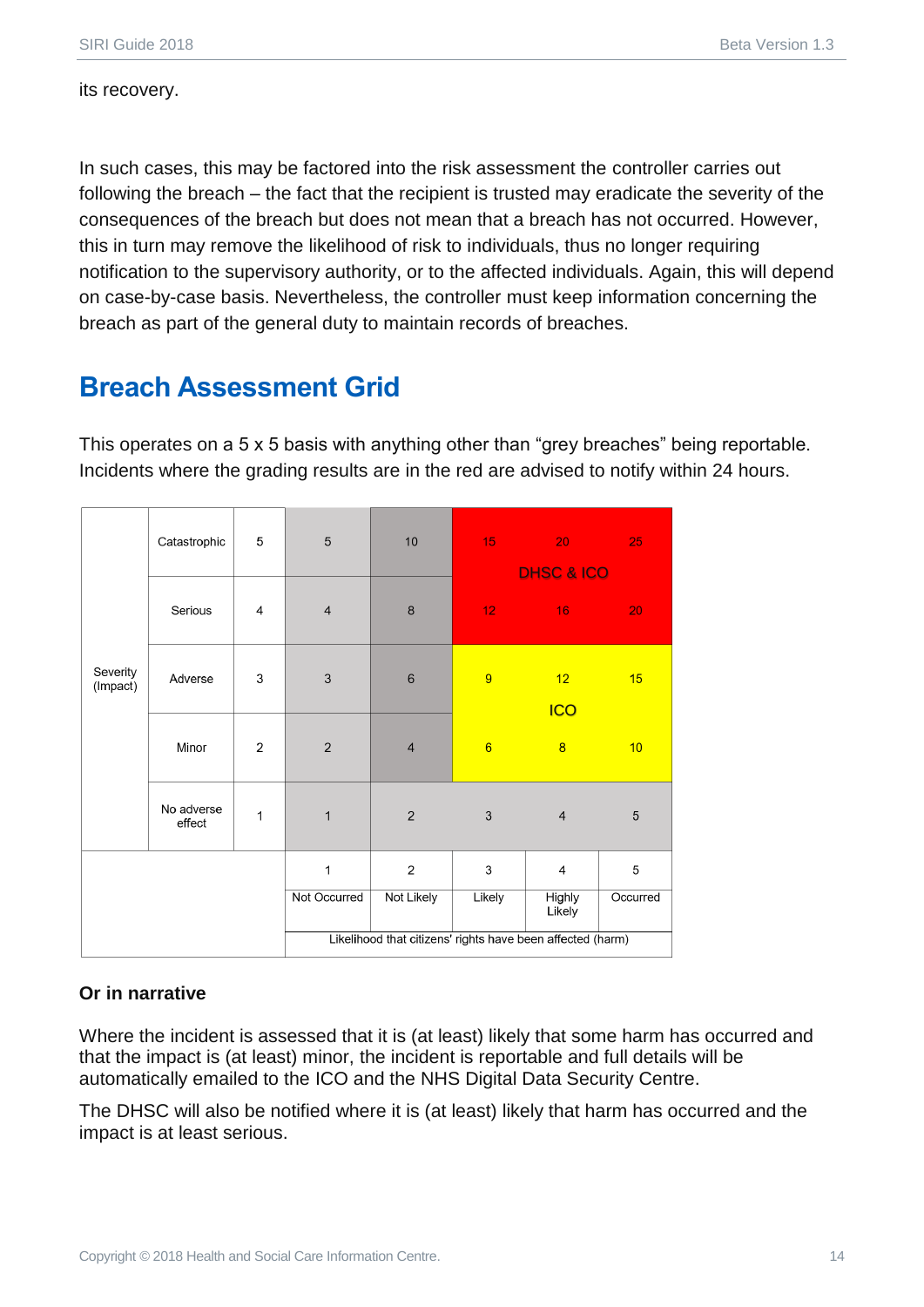#### <span id="page-14-0"></span>**Sensitivity Factors**

Sensitivity factors have been incorporated into the grading scores. If a breach involves certain categories of special categories/vulnerable groups it must be assessed as at least:

A Likelihood of 'Not likely or incident involved vulnerable groups (where no adverse effect occurred)' Not Likely on the grid.

and

A Severity of 'Potentially some minor adverse effect or any incident involving vulnerable groups even if no adverse effect occurred'. Minor on the grid.

So even where an incident involves special categories/vulnerable groups, on the breach assessment grid above, it would be a minimum of 4 and so would not be always be reported to the ICO. It would be reported to the ICO if the Likelihood of harm is assessed as at least 'Likely'.

#### <span id="page-14-1"></span>**Special Categories of personal data**

For clarity special categories under GDPR are;

- racial or ethnic origin,
- political opinions,
- religious or philosophical beliefs,
- trade union membership,
- and the processing of genetic data,
- biometric data for uniquely identifying a natural person,
- data concerning health,
- data concerning a natural person's sex life or sexual orientation

For clarity special categories under GDPR not listed above include;

- Vulnerable children
- Vulnerable adults
- Criminal convictions/prisoner information
- Special characteristics listed in the Equality Act 2010 where not explicitly listed in this guidance and it could potentially cause discrimination against such a group or individual
- Communicable diseases as defined by public health legislation
- Sexual health
- Mental health

Criminal convictions and offences under Article 10 of the GDPR is further explained in the Data Protection Act 2018 Part 2, Chapter 2, S10 (2) and also includes -

(a) the alleged commission of offences by the data subject;

or

(b) proceedings for an offence committed or alleged to have been committed by the data subject or the disposal of such proceedings, including sentencing.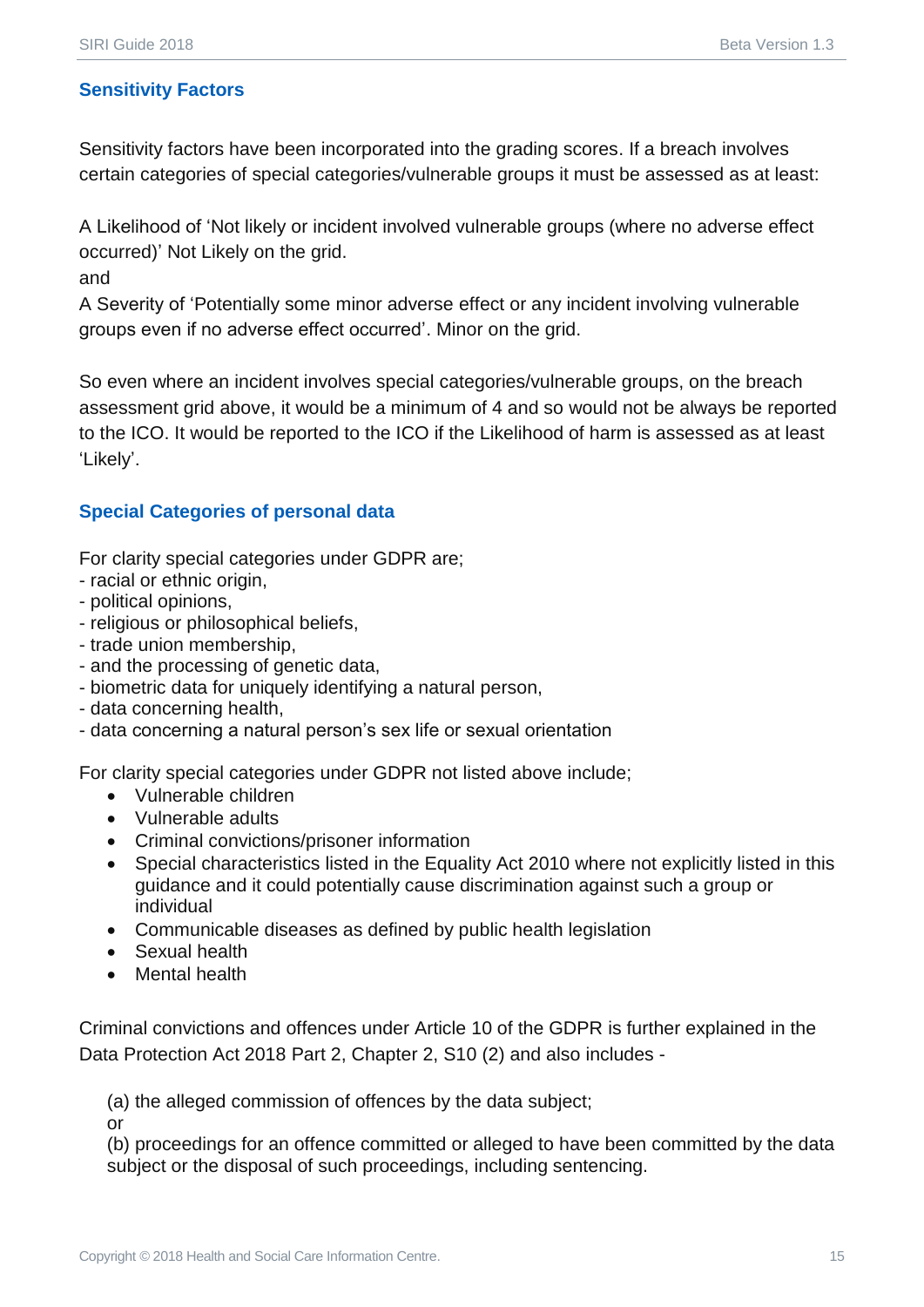#### <span id="page-15-0"></span>**Assessing risk to the rights and freedoms of a data subject (likelihood)**

The GDPR gives interpretation as to what might constitute a high risk to the rights and freedoms of an individual. This may be any breach which has the potential to cause one or more of the following:

- Loss of control of personal data
- Limitation of rights
- Discrimination
- Identity theft
- Fraud
- Financial loss
- Unauthorised reversal of pseudonymisation
- Damage to reputation
- Loss of confidentiality of personal data protected by professional secrecy
- Other significant economic or social disadvantage to individuals

Depending on the outcome of the scoring matrix contained in this guide the risk may be high risk and be significant enough to notify to the ICO. If there is any doubt that a breach is significant enough for notification it is always best to notify.

A tabular conversion table at [Appendix](#page-27-0) 4 lists how previous data breach reporting maps to the GDPR categorisations. A full list of rights and freedoms is given at the following link and the above are a summary of the main results of a breach on those rights.

#### <http://eur-lex.europa.eu/legal-content/EN/TXT/?uri=CELEX:12012P/TXT>

#### <span id="page-15-1"></span>**What to include in the notification**

Article 34 of the GDPR outlines what must be communicated to the relevant authority and this has been included in this reporting tool.

The GDPR requires that the following information be included in any notification;

- a description of the nature of the personal data breach including, where possible, the categories and approximate number of data subjects concerned and the categories and approximate number of personal data records concerned.
- the name and contact details of the data protection officer or other contact point from whom more information can be obtained.
- a description of the likely consequences of the personal data breach.
- a description of the measures taken or proposed to be taken by the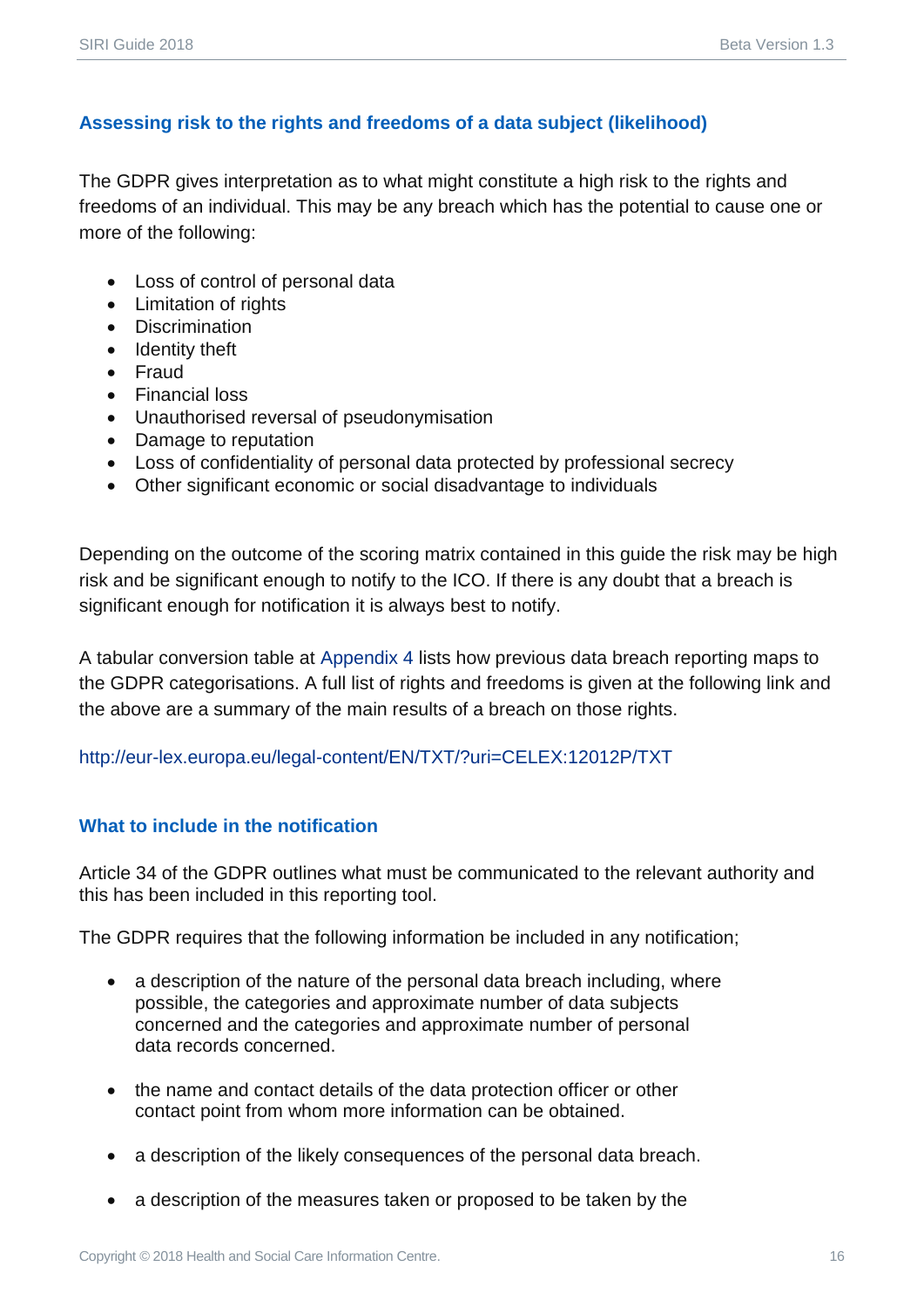controller to address the personal data breach, including, where appropriate, measures to mitigate its possible adverse effects.

### <span id="page-16-0"></span>**Events having a Significant Impact on the Continuity of Essential Services (NIS Regulations)**

### <span id="page-16-1"></span>**Who the NIS Regulations apply to**

The requirement to report events which have a significant impact on the continuity of essential services under the NIS Regulations (in the health sector in England) within 72 hours applies only to NHS Trusts, NHS Foundation Trusts, and any other person designated by the Secretary of State for Health and Social Care. Any person designated as an operator of essential services for the purposes of the NIS Regulations by the Secretary of State for Health and Social Care will be notified of that designation.

Any incident reportable under the NIS Regulations may also be reportable as a personal data breach under the GDPR reporting requirements set out in this guidance. Where this is the case the [incident reporting tool] will ensure that the incident is reported to both the ICO and the DHSC. When an incident is reported under both the NIS Regulations and GDPR the Department of Health and Social Care will work with the ICO to ensure appropriate consistency of approach and avoid unnecessary duplication.

This section of the guidance is not relevant to organisations who are not considered operators of essential services for the purposes of the application of the NIS Regulations to the health sector in England as outlined above. However, any data, network or information system incident affecting the delivery of health or social care services is likely to be reportable as a personal data breach in line with the GDPR reporting requirements set out in this guidance.

### <span id="page-16-2"></span>**Significant Impact Thresholds**

| <b>Category</b>                | <b>Criteria</b> | <b>Applies to</b> | <b>Rationale</b>     |
|--------------------------------|-----------------|-------------------|----------------------|
| Excess fatalities <sup>1</sup> | U               | All               | <b>Public safety</b> |
|                                |                 |                   |                      |

<sup>1</sup> This impact category relates to unexpected/additional fatalities caused by the impact of a network and information systems event. This category covers excess fatalities that occur immediately as a direct result of the relevant event.

-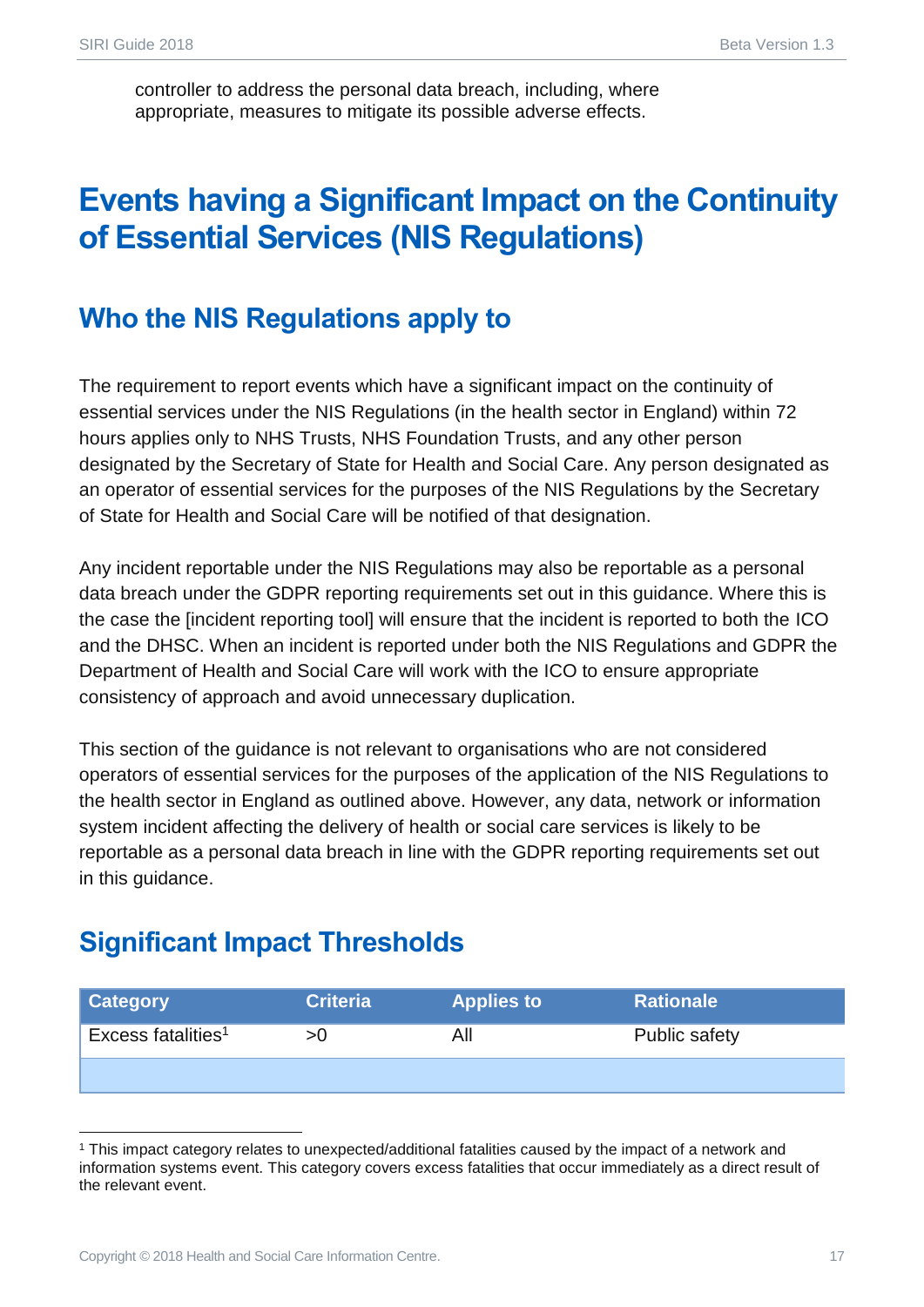| Excess casualties <sup>2</sup>                                            | >0                                                                                                                                               | All                                                           | <b>Public safety</b>                   |
|---------------------------------------------------------------------------|--------------------------------------------------------------------------------------------------------------------------------------------------|---------------------------------------------------------------|----------------------------------------|
| Potential clinical harm <sup>3</sup>                                      | >50                                                                                                                                              | All                                                           |                                        |
|                                                                           |                                                                                                                                                  |                                                               | <b>Public safety</b>                   |
| Closure or diversion of<br>emergency departments<br>- major trauma centre | $>3$ hrs                                                                                                                                         | Trust – major<br>trauma centre                                | 10% of population, 3<br>hours          |
| Closure or diversion of<br>emergency departments<br>- all other orgs      | $>24$ hrs                                                                                                                                        | Trust/independent<br>provider – non<br>major trauma<br>centre | City, 1% of population,<br>24hrs       |
| Outpatient<br>appointments cancelled                                      | 1,500                                                                                                                                            | Trust/independent<br>provider                                 | City, 1% of population,<br>12hrs       |
| Inpatient episodes<br>cancelled                                           | 250                                                                                                                                              | Trust/independent<br>provider                                 | City, 1% of population,<br>12hrs       |
| Lack of availability of<br>NHS111 services <sup>4</sup>                   | $>3$ hrs                                                                                                                                         | NHS111 services                                               | Region, 4% of<br>population, 3hrs      |
|                                                                           |                                                                                                                                                  |                                                               |                                        |
| Disruption to NHS<br>emergency ambulance<br>services                      | (a) ≥85%<br>service<br>degradation<br>for $\geq 15$<br>minutes<br>(b) ≥30%<br>degradation<br>for $\geq 35$<br>minutes<br>(c) ≥5% for ≥4<br>hours | Ambulance                                                     | <b>Ambulance Quality</b><br>Indicators |
| Non-availability of drugs<br>and/or medical devices                       | $>24$ hrs                                                                                                                                        | Trust/independent<br>provider                                 | City, 1% of population,<br>24hrs       |

Further details about NIS are available: on:

[https://assets.publishing.service.gov.uk/government/uploads/system/uploads/attachment\\_dat](https://assets.publishing.service.gov.uk/government/uploads/system/uploads/attachment_data/file/706613/network-and-information-systems-regulations-2018-health-sector-guide.pdf) [a/file/706613/network-and-information-systems-regulations-2018-health-sector-guide.pdf](https://assets.publishing.service.gov.uk/government/uploads/system/uploads/attachment_data/file/706613/network-and-information-systems-regulations-2018-health-sector-guide.pdf)

<sup>-</sup>2 [This impact category relates to unexpected/additional casualties caused by harm that is attributable to the impact of a network and information systems event. This category covers excess casualties that occur immediately as a direct result of the relevant event.

<sup>&</sup>lt;sup>3</sup> This threshold reflects the fact that disruption to essential health services creates the risk of clinical harm to patients, and this is something that should be considered in notification of incidents under NIS on patient safety grounds. The figure refers to the number of patients put at risk of clinical harm immediately as a direct result of the relevant event.

<sup>4</sup> This may include call handling operation and/or interfacing services.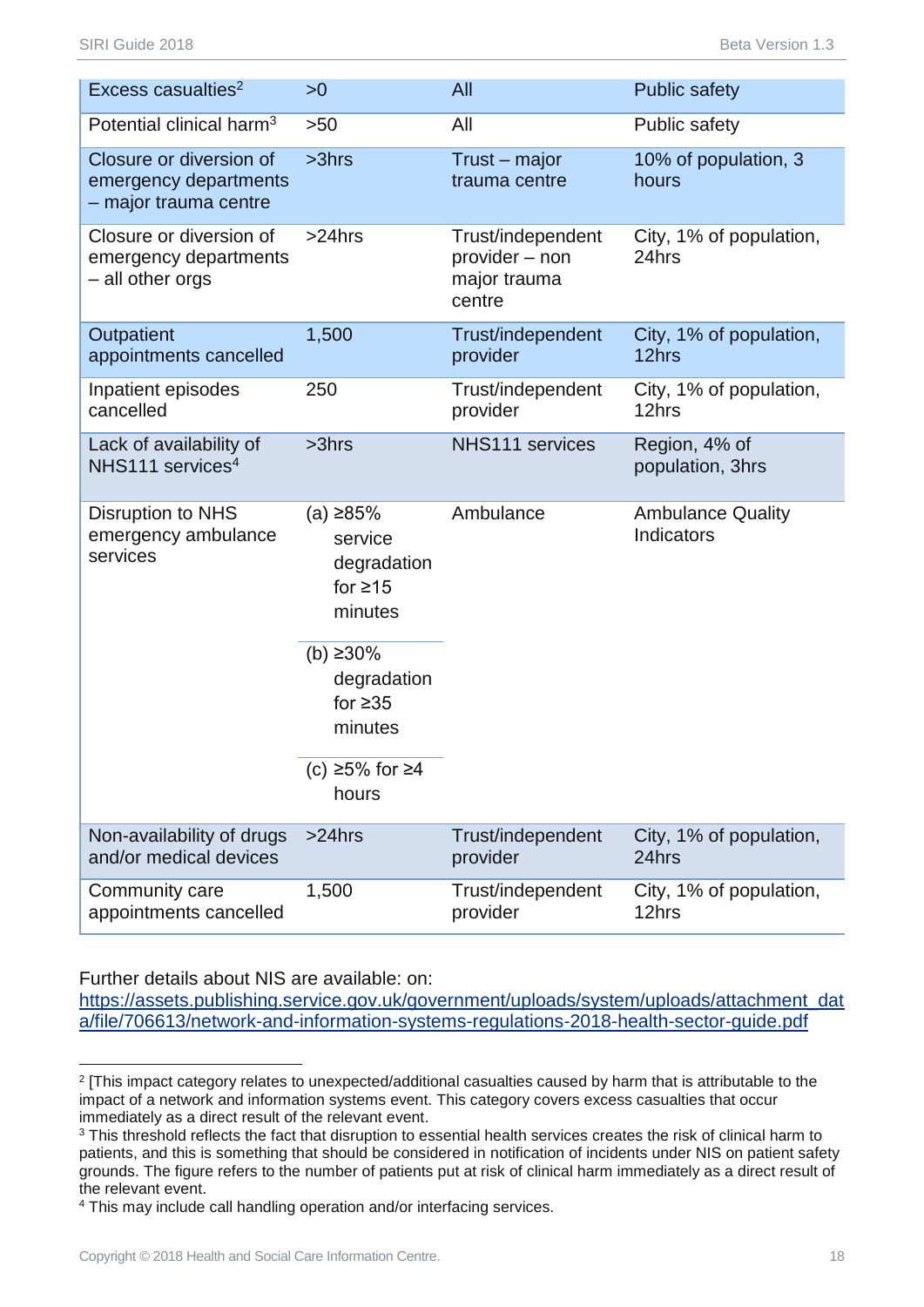#### <span id="page-18-0"></span>**How to report an incident summary**



### <span id="page-18-1"></span>**Incident Management and breach reporting**

Breach reporting may form part of an ongoing incident management or it may be historical. The steps to breach reporting should be complimentary to incident management and not in replacement of it. The DSP Incident Reporting Tool should not be used in place of an incident management process. It is solely for the purposes of reporting to the relevant regulatory authority. There is a legal requirement to maintain a local file containing the particulars of the breach and subsequent investigation and action, if any.

Details of the incident management process in relation to an organisation's responsibility under the data security standards (Data Security Standard 6 Responding to Incidents) is available here:

<https://www.dsptoolkit.nhs.uk/Help>

### <span id="page-18-2"></span>**How to report an incident**

Using the Data Security and Protection Incident Reporting Tool has been designed so that organisations can notify incidents without having to study detailed guidance.

Notifiable breaches are those that are likely to result in a high risk to the rights and freedoms of the individual (data subject). The scoring matrix used in this incident reporting tool has been designed to identify those breaches that meet the threshold for notification. However, there are also a number of breaches of security that are also reportable under NIS which must also be recorded on this tool even if organisations believe they are not notifiable for GDPR.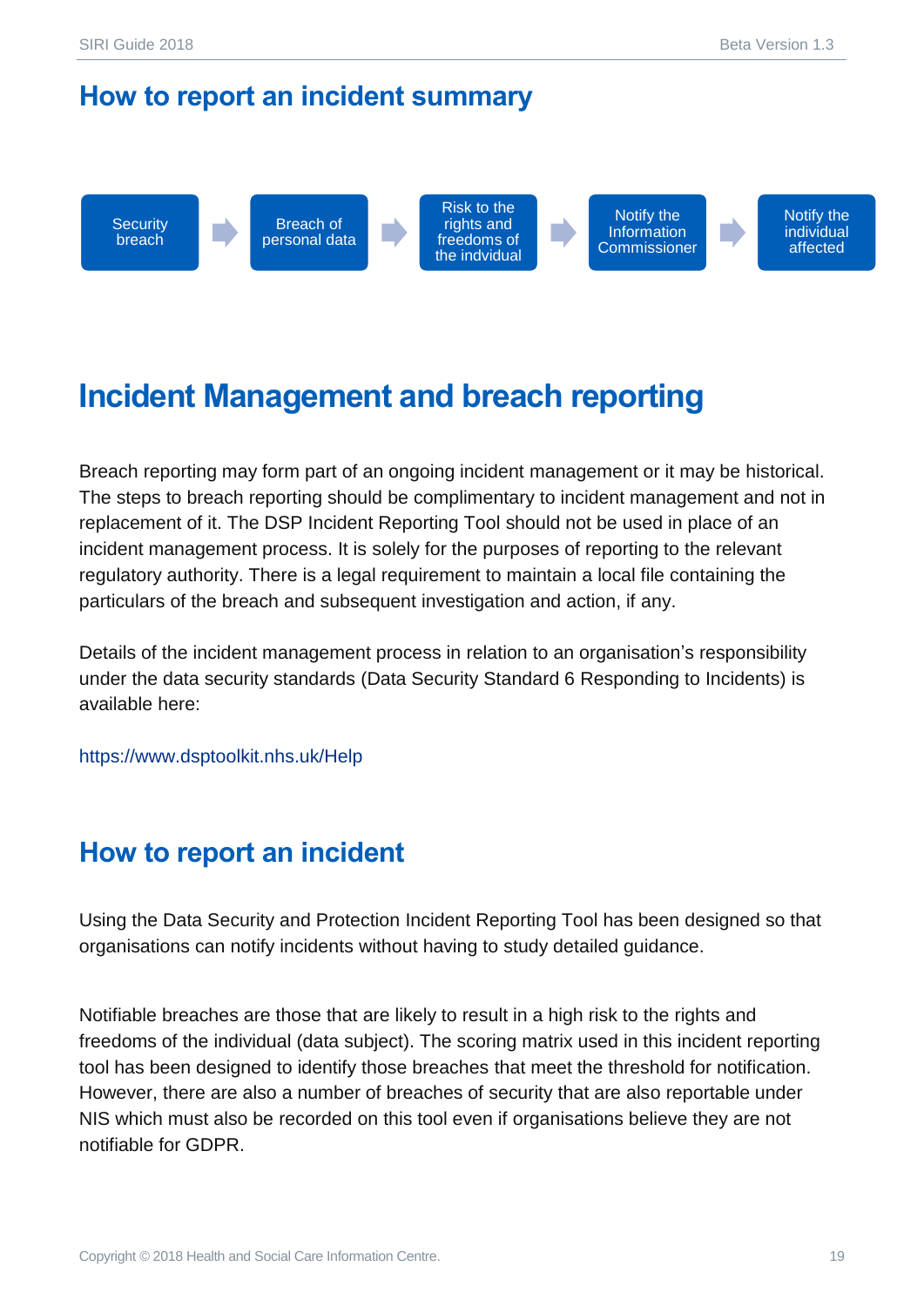#### <span id="page-19-0"></span>**When to report within 72 hours**

The GDPR Article 33 requires reporting of a breach within 72 hours. For urgent security related incidents that require immediate assistance and support an organisation is advised to contact the Data Security Centre (formerly known as CareCERT) helpdesk immediately on 0300 303 5222 or contact [enquiries@nhsdigital.nhs.uk](mailto:enquiries@nhsdigital.nhs.uk) . As previously stated, this tool is for notification and local incident management must still be carried out.

This 72 hours starts when an organisation becomes aware of the breach which may not necessarily be when it occurred. An organisation must have a reasonable degree of certainty that a security incident has occurred and that this has led to personal data being compromised. This means that once a member of staff or the public has reported a breach this is the point that an organisation is aware. The actual incident may have occurred some hours, days or weeks previously, but it is only when an organisation is aware that the breach has occurred that the 72 hours to notification period starts. Where the 72 hours deadline is not met an organisation must provide an explanation. Failure to notify promptly may result in additional action by the ICO in respect of GDPR.

In the event that the Data Security and Protection Incident Reporting Tool is unavailable, users may choose to either report the incident via the ICO helpline on: 0303 123 1113 (ICO normal opening hours are Monday to Friday between 9am and 4.30pm).

#### Or

report when the Data Security and Protection Incident Reporting tool is available noting the reasons for delay in the relevant part of the form.

### <span id="page-19-1"></span>**What to expect once the incident reported**

Once an incident meets the threshold for reporting as described in the section ['When is an](#page-10-2)  [incident reportable under GDPR'](#page-10-2) and is reported using the Data Security and Protection Incident Reporting Tool a notification message is presented on the Incident Reporting screen displaying:

- 'Incident Reported'
- confirmation that the ICO has been informed and
- an incident reference number from the incident reporting tool

Shortly after the incident has been reported the reporting organisation will receive:

- an email from the ICO to confirm receipt of the notification and
- an ICO case reference number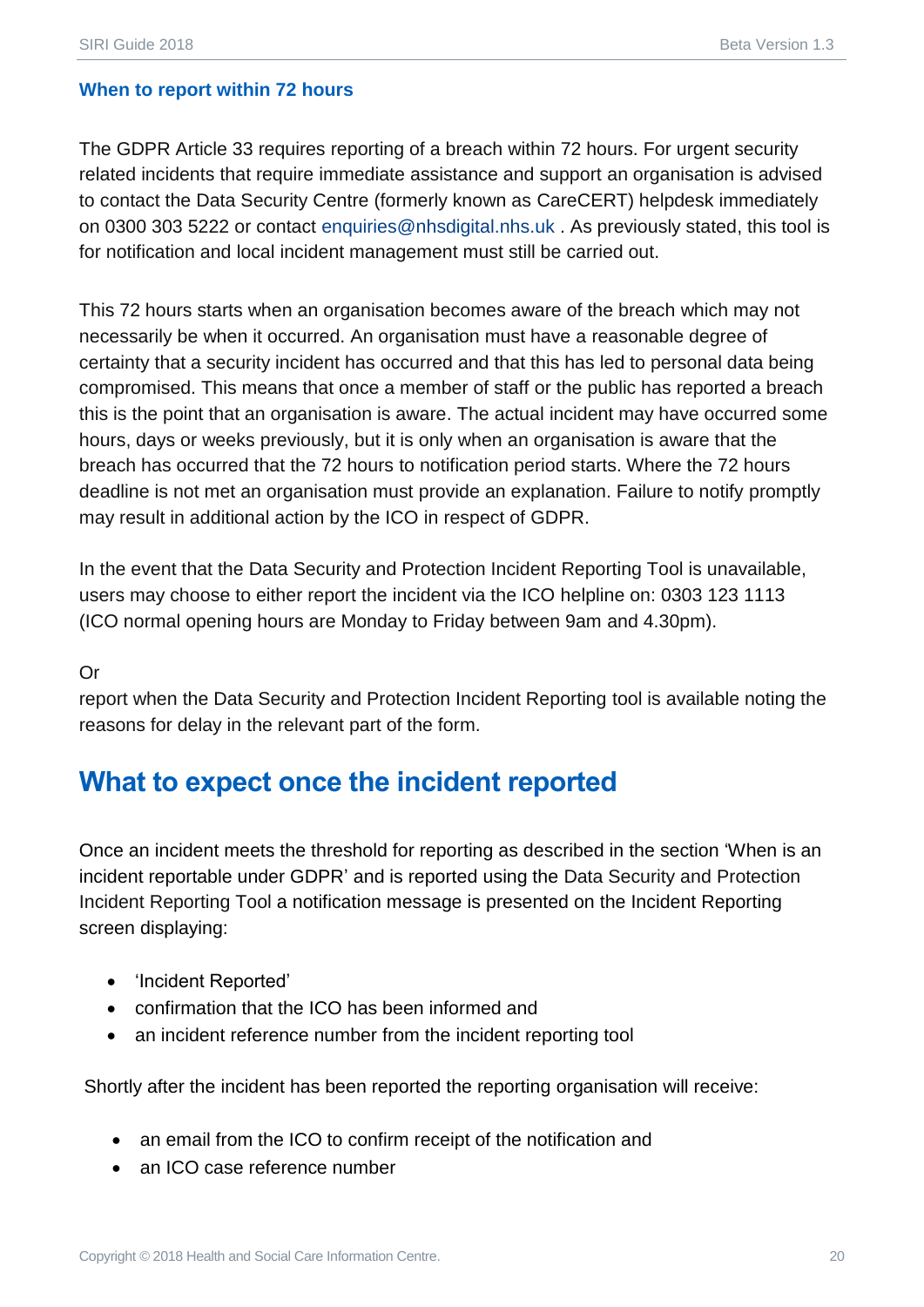This ICO case reference number should be quoted in any correspondence with the ICO in relation to the incident as this is the key reference used by the ICO.

Up until the incident has been reported and notified the incident maybe edited in the Data Security and Protection Incident Reporting Toolabout. However, once reported, the incident can no longer be edited. It will be displayed on the Incident Reporting screen and be available in **read-only** format.

Any updates to the incident should be notified to the ICO by email, quoting the ICO case reference number.

### <span id="page-20-0"></span>**What to expect if an incident is not reportable to the ICO/DHSC**

If after completing the assessment of likelihood of impact to citizens' rights and freedoms, the impact of the incident does not meet the threshold for reporting, then the incident will not be reported to the ICO and DHSC and no further information is required. Organisations are not required to record all non ICO/DHSC notifiable breaches on the tool, but this function is available if required.

The incident reference will be displayed and a record will be stored on the Reporting an Incident screen in a read-only format. Once the incident is in read-only format, if more information becomes available about the incident which would make the incident reportable, then a new incident should be reported.

#### <span id="page-20-1"></span>**Local records required for an incident notified to the ICO**

A local file, which may be requested by the Information Commissioner, must be maintained which must contain the following sections;

- the facts relating to the breach.
- its effects.
- the remedial action taken.

The local file of the investigation may be an incident management system such as those commonly in use throughout the care sector. It may be in any format but if requested by the regulator such as the Information Commissioner it must be passed to them.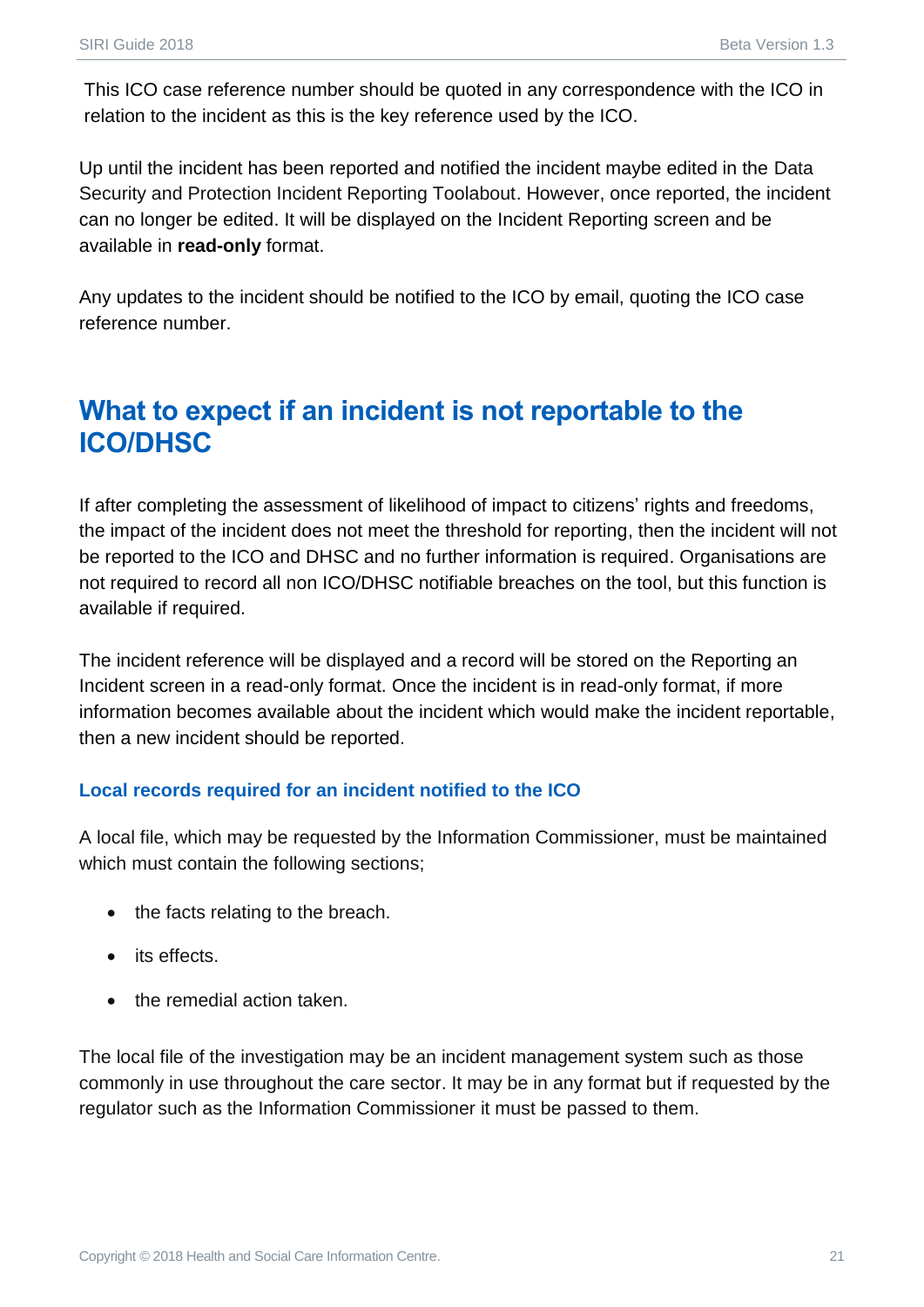### <span id="page-21-0"></span>**Other bodies involvement**

This personal data breach reporting tool will forward to the appropriate organisation indicated in the scoring matrix. Additionally, these organisations may have obligations to work with other agencies, such as the National Cyber Security Centre, for example, and any incident may be shared onward. For this reason, it is prohibited to include individual information that could identify any person affected by a breach. Sharing personal data breach incidents between relevant organisations will streamline the sharing of breaches. All incidents will be shared on a quarterly basis in aggregate form for incident monitoring and trend analysis between the organisations listed below. However, for other incidents indicated below the entire incident will be shared immediately with the relevant National regulatory body.

#### <span id="page-21-1"></span>**ICO**

Any incident graded above as notifiable to the ICO will result in the incident being forwarded to the Information Commissioner. The Information Commissioner will then decide if any action is necessary. In addition, a separate assessment of any self-assessed severity scoring done by the use of this reporting tool will be made by the ICO.

#### <span id="page-21-2"></span>**Department of Health and Social Care**

Any incident that scores more than a 3 on both axes on the scale will be immediately reported to the Department of Health and Social Care so that the relevant officials can be made aware of any breach that is likely to have an impact on service users and the running of the health and social care sector. Additionally, all incidents that may have an impact on national critical infrastructure as defined by the NIS directive.

#### <span id="page-21-3"></span>**NHS Digital**

As well as hosting the Data Security and Protection Incident Reporting Tool the information contained within reported breaches may be used as intelligence especially when there could be an effect on the system and services it provides which are relied upon across the sector. NHS Digital will not edit the notification, nor will NHS Digital become involved in the investigation of a personal data breach. NHS Digital will provide a support function for the notification tool and may need to access information and hold support records of their activity. NHS Digital will itself use the notification tool for any personal data breaches that occur where it is the data controller.

#### <span id="page-21-4"></span>**NHS England**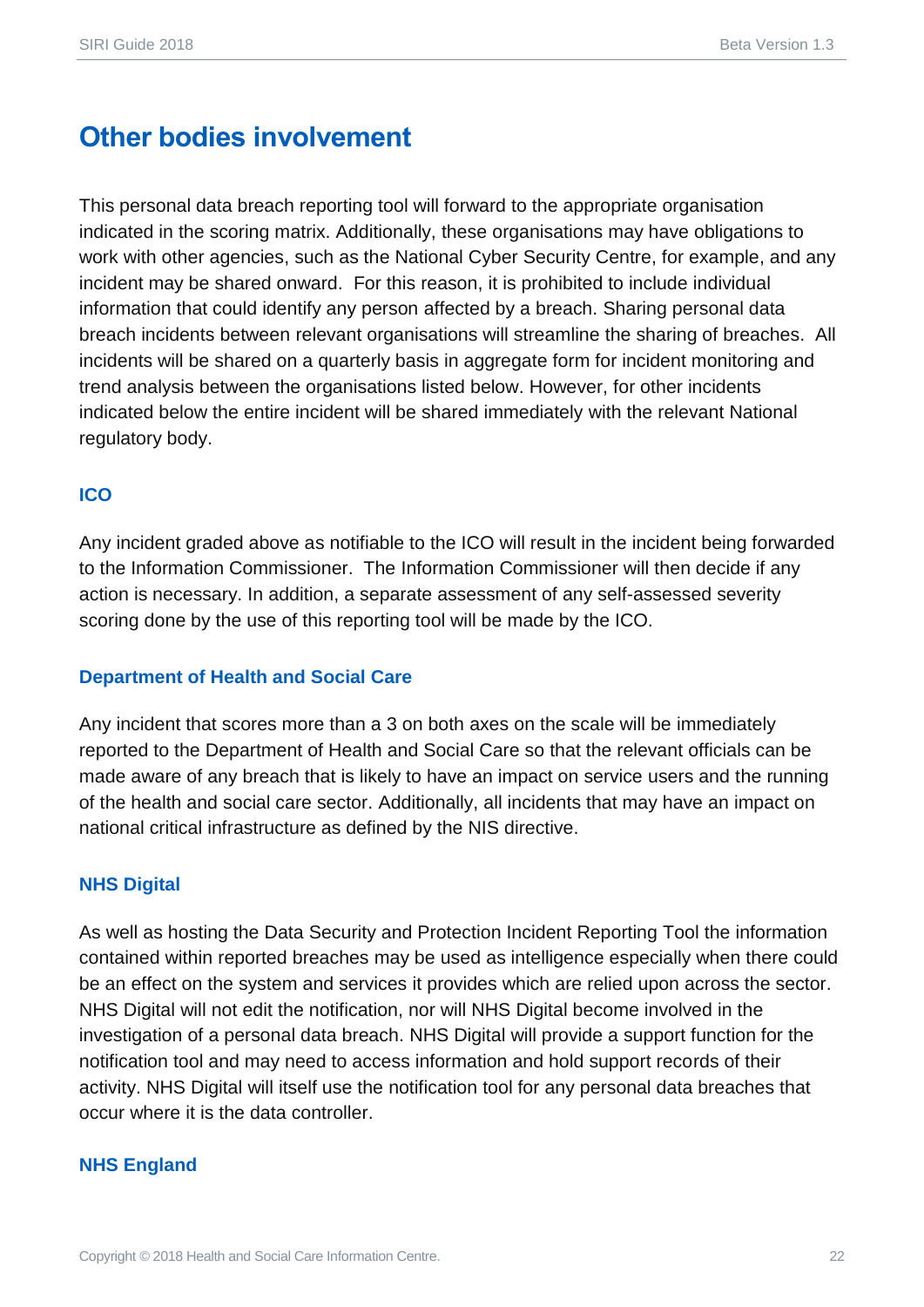Any incident that scores more than a 3 on the scale will be reported to NHS England to help inform operational delivery and future commissioning arrangements.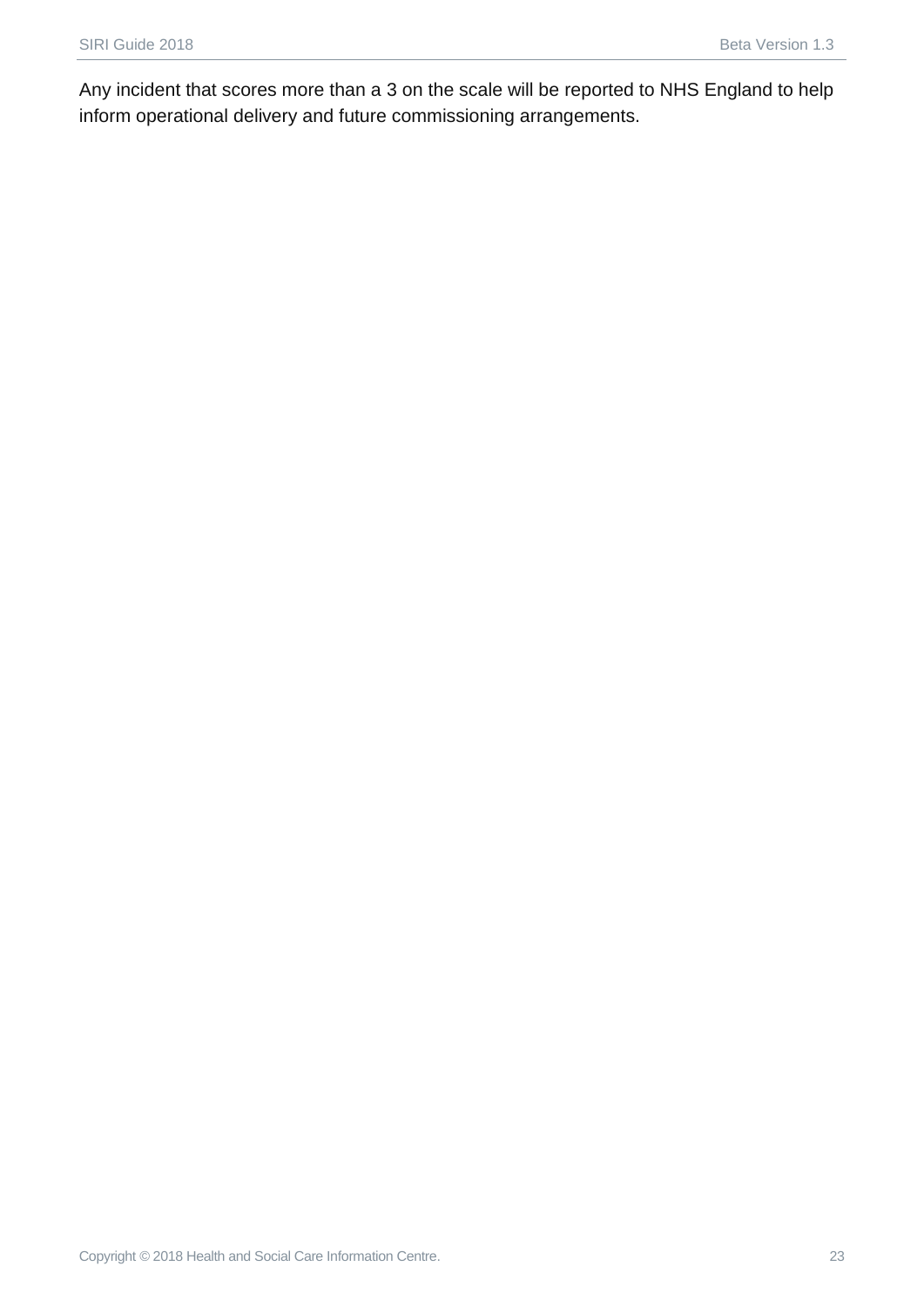### <span id="page-23-0"></span>**Communication of a personal data breach to the data subject**

Article 34 of GDPR requires any personal data breach, that is likely to result in a high risk to the rights and freedoms of individuals, to be communicated with those affected.

Any communication must contain the following four elements

- a description of the nature of the breach;
- the name and contact details of the data protection officer or other contact point from whom more information can be obtained
- a description of the likely consequences of the personal data breach
- a description of the measures taken or proposed to be taken by the controller to address the personal data breach, including, where appropriate, measures to mitigate its possible adverse effects

A communication is not necessary in the following three circumstances

- the controller has implemented appropriate technological and organisational protection measures which were applied to the personal data affected by the breach for example the data were encrypted.
- the controller has taken subsequent measures which ensure that the high risk to the rights and freedoms if individuals is no longer likely to materialise.
- it would involve a disproportionate effort. However, there is still an obligation to have a communication by another means such as a press notice or statement on the organisation website.

The ICO has produced a guide which may be found on its website [https://ico.org.uk/for](https://ico.org.uk/for-organisations/guide-to-the-general-data-protection-regulation-gdpr/personal-data-breaches/)[organisations/guide-to-the-general-data-protection-regulation-gdpr/personal-data-breaches/.](https://ico.org.uk/for-organisations/guide-to-the-general-data-protection-regulation-gdpr/personal-data-breaches/)

If an organisation decides not to notify individuals, it will still need to notify the ICO unless it can demonstrate that the breach is unlikely to result in a risk to rights and freedoms. The ICO has the power to compel organisations to inform affected individuals if it considers there is a high risk. Organisations should document their decision-making process in line with the requirements of the accountability principle.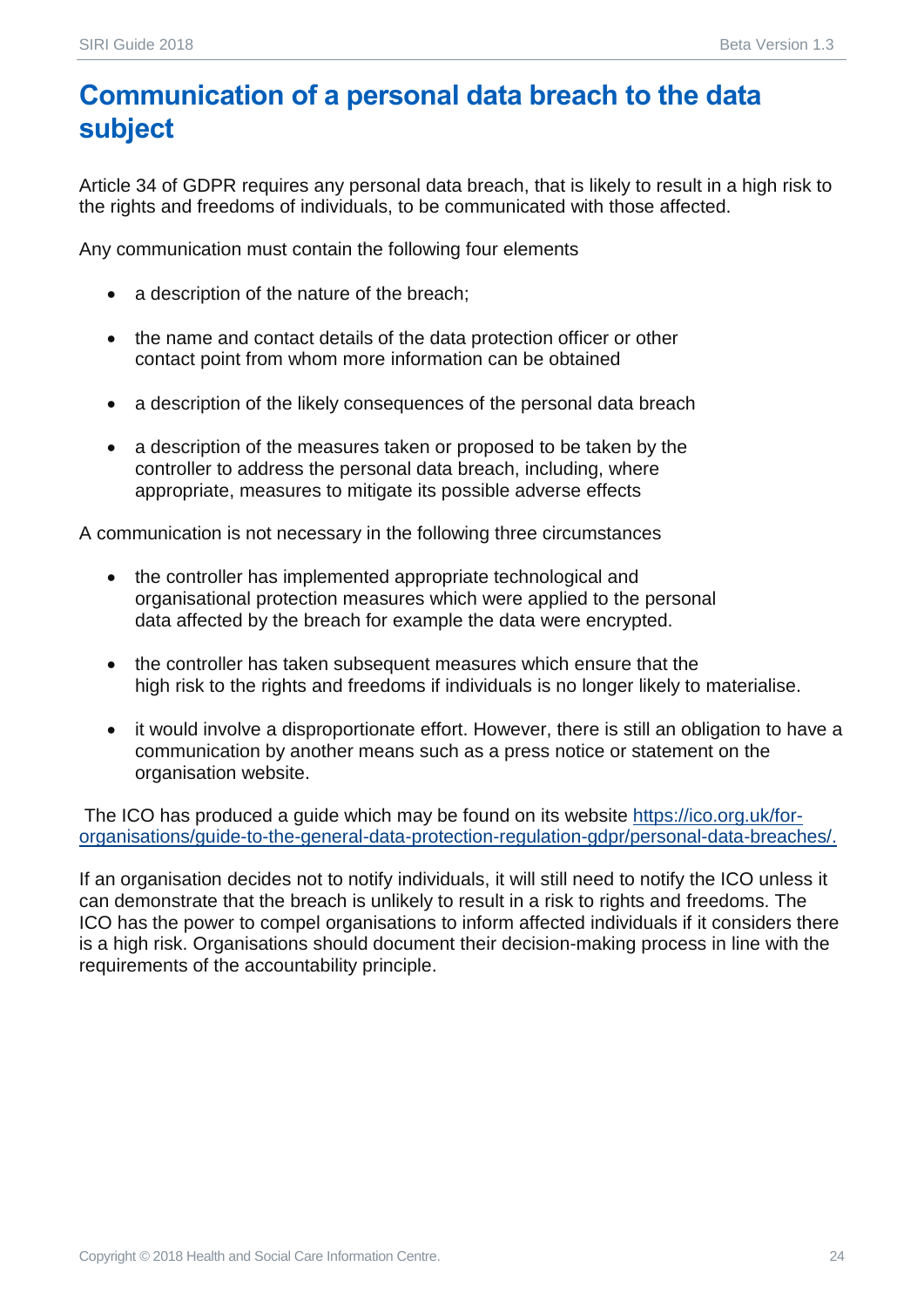### <span id="page-24-0"></span>**Appendix 1 - Glossary**

**Citizen** - Any person or group of people. This would include patients, service users, the public, staff or in the context of incident reporting, any anyone impacted by the incident.

**Damage** - "Damage" should also be relatively clear: this is where personal data has been altered, corrupted, or is no longer complete.

**Destruction** - What is meant by "destruction" of personal data should be quite clear: this is where the data no longer exists, or no longer exists in a form that is of any use to the controller.

**Loss** - In terms of "loss" of personal data, this should be interpreted as the data may still exist, but the controller has lost control or access to it, or no longer has it in its possession.

**Personal Data Breach** - "a breach of security leading to the accidental or unlawful destruction, loss, alteration, unauthorised disclosure of, or access to, personal data transmitted, stored or otherwise processed"

**Unauthorised processing** - unauthorised or unlawful processing may include disclosure of personal data to (or access by) recipients who are not authorised to receive (or access) the data, or any other form of processing which violates the GDPR.

Vunerable - 'Child known to safeguarding or with mental health conditions. Adult with capacity issues or known to adult safeguarding'.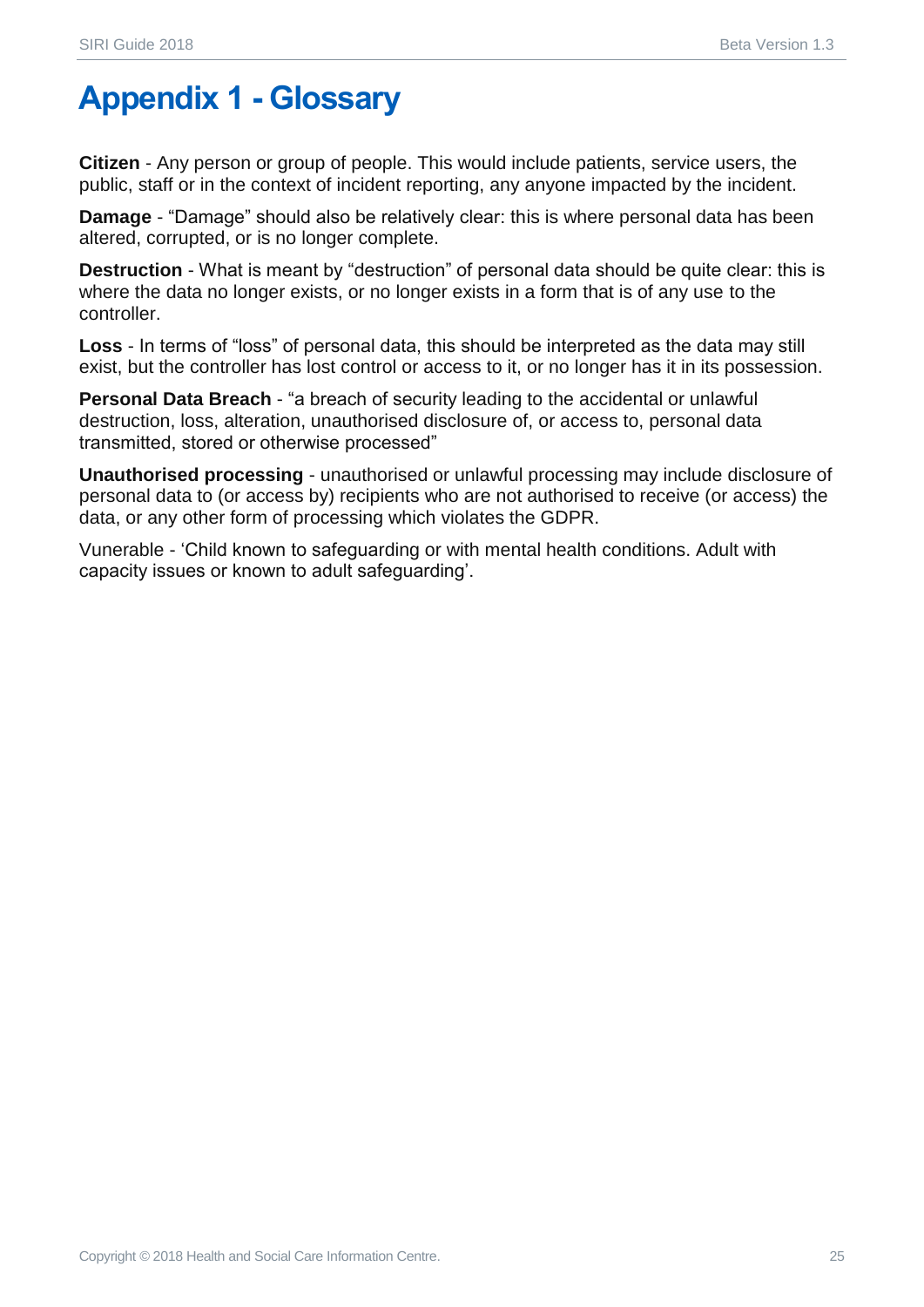### <span id="page-25-0"></span>**Appendix 2 - Useful resources**

#### **Personal data breaches: Information Commissioners Office**

The Guide to the GDPR explains the provisions of the GDPR to help organisations comply with its requirements. It is for those who have day-to-day responsibility for data protection.

[https://ico.org.uk/for-organisations/guide-to-the-general-data-protection-regulation-gdpr/personal](https://ico.org.uk/for-organisations/guide-to-the-general-data-protection-regulation-gdpr/personal-data-breaches/)[data-breaches/](https://ico.org.uk/for-organisations/guide-to-the-general-data-protection-regulation-gdpr/personal-data-breaches/)

#### **Data Security Standard 6 Responding to Incidents: NHS Digital**

Guidance on the management of incidents in line with the data security standards is available here:

<https://www.dsptoolkit.nhs.uk/Help/29>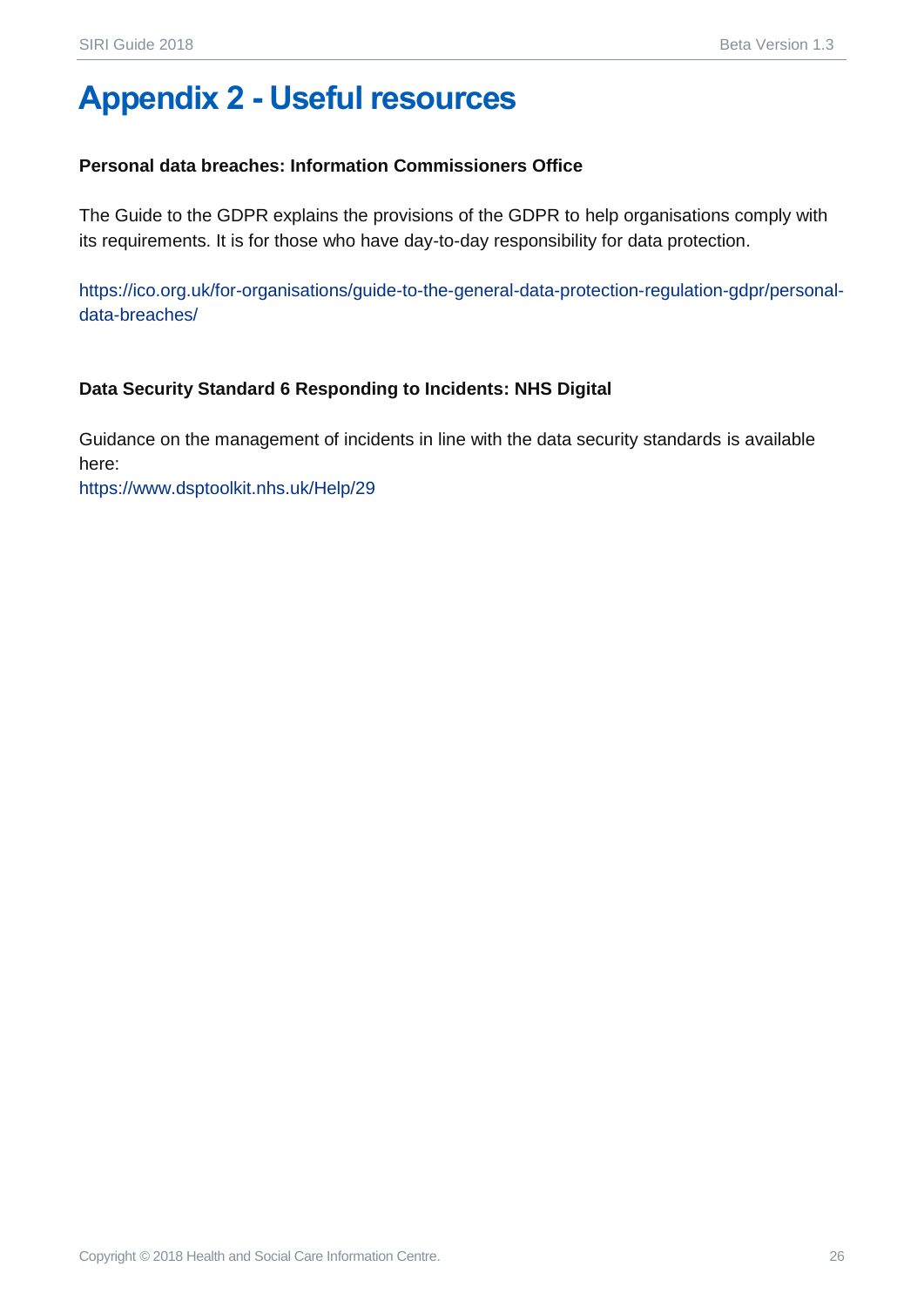### <span id="page-26-0"></span>**Appendix 3 – Dos and Don'ts**

#### **Dos:**

**Do** notify personal data breaches as soon as possible within 72 hours that meet the criteria of seriousness and likelihood with as much information you know at the time.

**Do** continue to treat and manage incident management process to its completion. This may include means of preventing future breaches.

**Do** update the ICO if your understanding of it alters especially regarding the breach assessment grid.

**Do** Notify the individual concerned so they can take appropriate action, if necessary.

#### **Please give feedback on the incident reporting tool and guidance using the Feedback link on the DSPT Home Page to help and inform future development direction**

If Users of the tool or members of the public would like to propose any changes in future we would welcome suggestions and ideas through the change request form available via [exeter.helpdesk@nhs.net](mailto:exeter.helpdesk@nhs.net)

#### **Don'ts**

**Don't** delay in reporting an incident if you are unsure on whether to report– if in doubt err on the side of caution and **notify.**

**Don't** put anything in the report that could be considered personal confidential data (such as patients / service user details)

**Don't** expect an operational response and help (such as with a cyber related breach). If you require immediate advice and guidance related to a cyber security incident, please contact the NHS Digital Data Security Centre on: 0300 303 5222.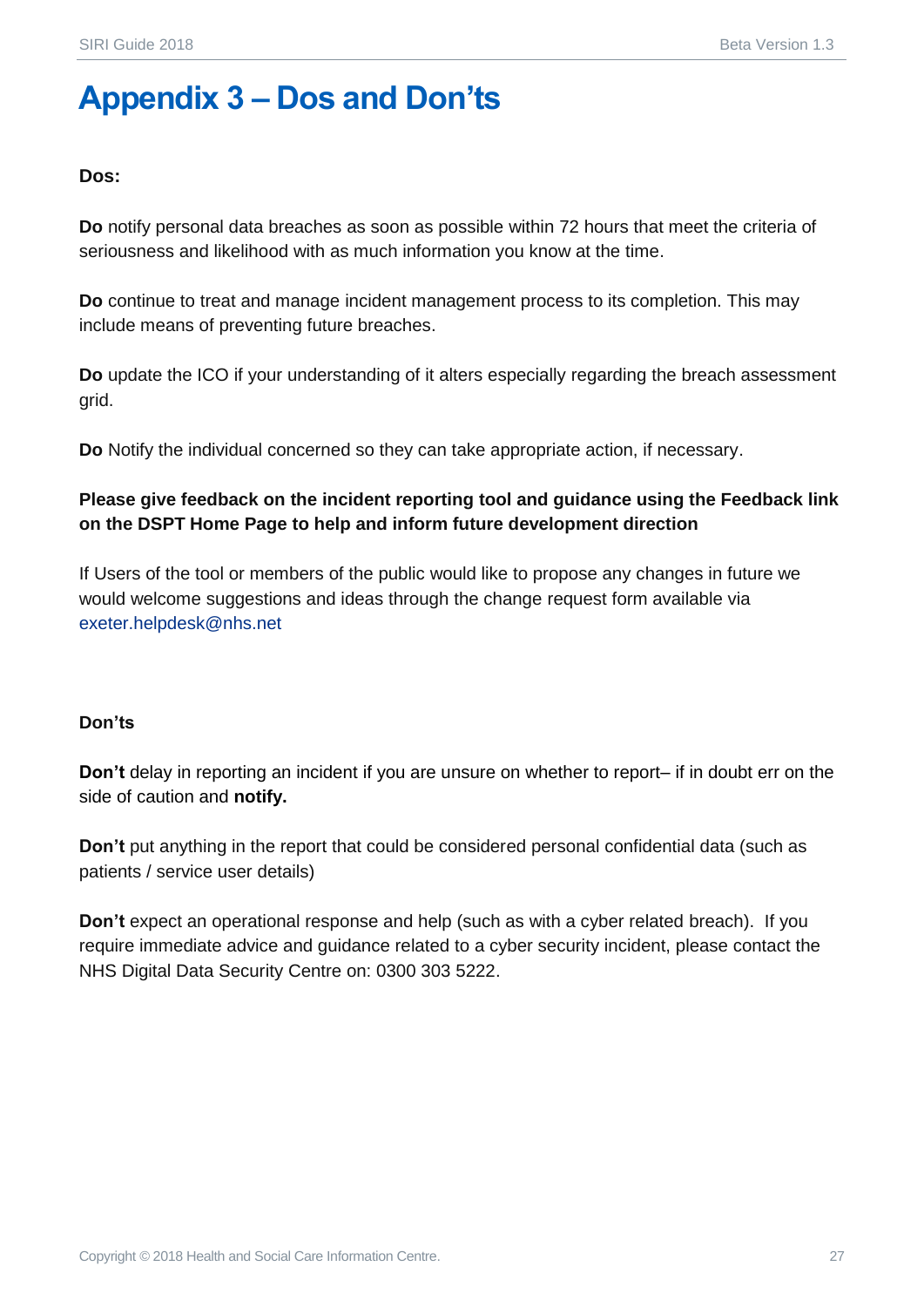### <span id="page-27-0"></span>**Appendix 4 - Reporting schema for data breaches from 25 May 2018**

The questions asked of organisations reporting an incident are:

| ID             | <b>Information Requested</b>                                                     |
|----------------|----------------------------------------------------------------------------------|
| $\mathbf{1}$   | <b>Organisation Name</b>                                                         |
| $\overline{2}$ | <b>Organisation Code</b>                                                         |
| 3              | Name of the person Submitting incident                                           |
| 4              | Email Address of person Submitting incident                                      |
| 5              | Sector                                                                           |
| 6              | What has happened?                                                               |
| $\overline{7}$ | How did you find out?                                                            |
| 8              | Was the incident caused by a problem with a network or an<br>information system? |
| 9              | What is the local ID for this incident?                                          |
| 10             | When did the incident start?                                                     |
| 11             | Is the incident still on going?                                                  |
| 12             | Have data subjects or users been informed?                                       |
| 13             | Is it likely that citizens outside England will be affected?                     |
| 14             | Have you notified any other (overseas) authorities about this incident?          |
| 15             | Have you informed the Police?                                                    |
| 16             | Have you informed any other regulatory bodies about this incident?               |
| 17             | Has there been any media coverage of the incident (that you are<br>aware of)?    |
| 18             | What other actions have been taken or are planned?                               |
| 19             | How many citizens are affected?                                                  |
| 20             | Who is affected?                                                                 |
| 21             | What is the likelihood that people's rights have been affected?                  |
| 22             | What is the severity of the adverse effect?                                      |
| 23             | Has there been any potential clinical harm as a result of the incident?          |
| 24             | Has the incident disrupted the delivery of healthcare services?                  |
| 25             | Which of these services are operated by your organisation?                       |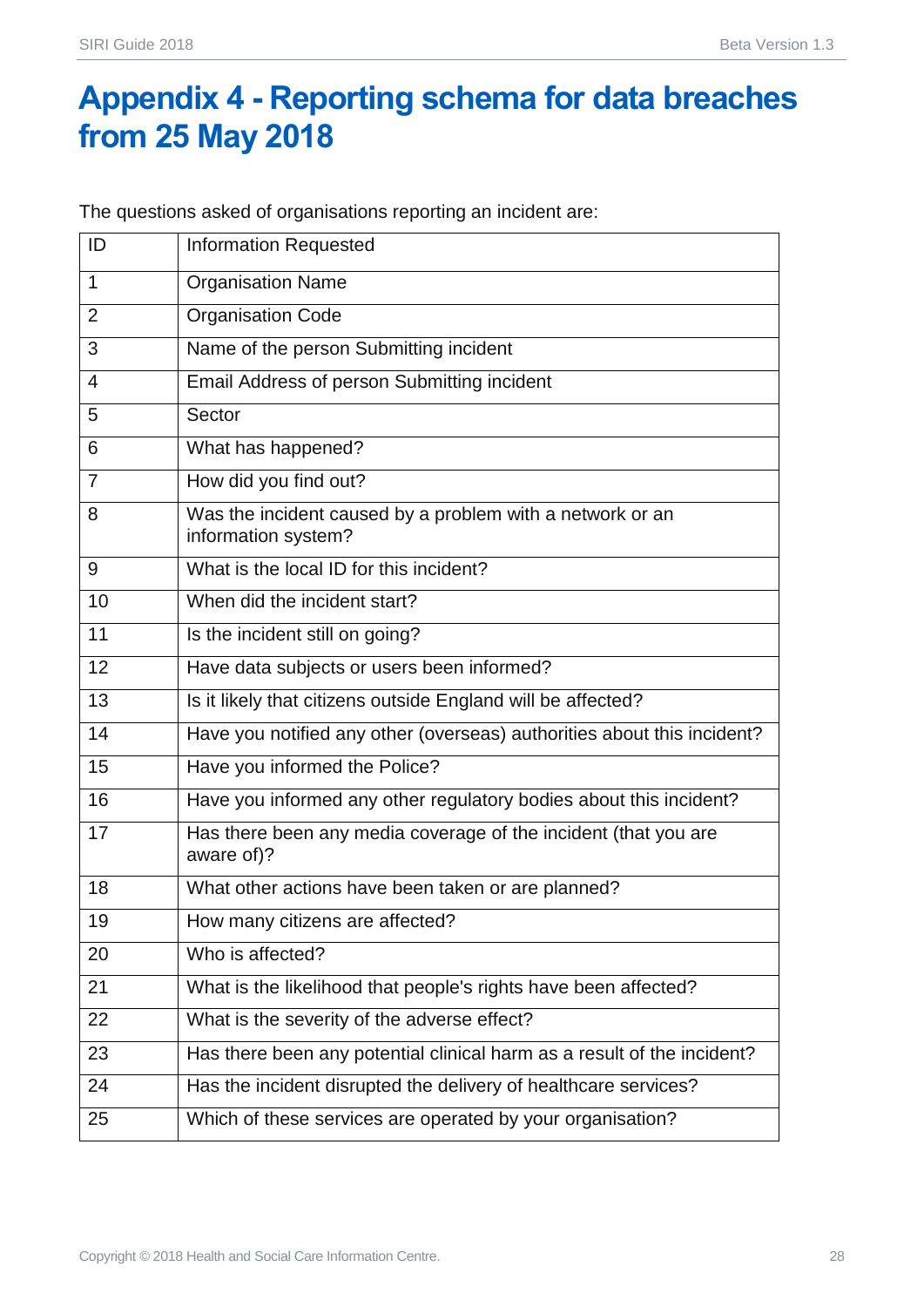The table below incorporates the Article 29 working party categorisation of confidentiality, integrity and availability breaches against the historic SIRI and cyber SIRI classifications. Additionally, the last column has the current ICO categorisations for illustration in a like for like comparison of old to new.

| Type of<br>breach Art 29<br><b>WP</b> | Sub type Art<br><b>29 WP</b>                       | SIRI tool                           | <b>Cyber SIRI</b><br>tool               | <b>ICO</b><br>categorisation<br>including new<br>cyber breach<br>types                                                       |
|---------------------------------------|----------------------------------------------------|-------------------------------------|-----------------------------------------|------------------------------------------------------------------------------------------------------------------------------|
| Confidentiality                       |                                                    |                                     |                                         |                                                                                                                              |
|                                       | <b>Unauthorised</b><br>or accidental<br>disclosure | <b>B</b> Disclosed in<br>Error      | Phishing<br>emails                      | Data sent by<br>email to<br>incorrect<br>recipient                                                                           |
|                                       |                                                    | H Uploaded to<br>website in error   | <b>Social Media</b><br><b>Platforms</b> | Data posted or<br>faxed to<br>incorrect<br>recipient                                                                         |
|                                       |                                                    | J Unauthorised<br>Access/Disclosure | Spoof website                           | Failure to redact<br>data                                                                                                    |
|                                       |                                                    |                                     | <b>Cyber bullying</b>                   | <b>Information</b><br>uploaded to<br>webpage                                                                                 |
|                                       |                                                    |                                     |                                         | Verbal<br>disclosure                                                                                                         |
|                                       |                                                    |                                     |                                         | Failure to use<br>bcc when<br>sending email                                                                                  |
|                                       |                                                    |                                     |                                         | Data sent by<br>email to<br>incorrect<br>recipient                                                                           |
|                                       |                                                    |                                     |                                         | <b>Cyber security</b><br>misconfiguration<br>(e.g. inadvertent<br>publishing of<br>data on website;<br>default<br>passwords) |
|                                       |                                                    |                                     |                                         | <b>Cyber incident</b><br>(phishing)                                                                                          |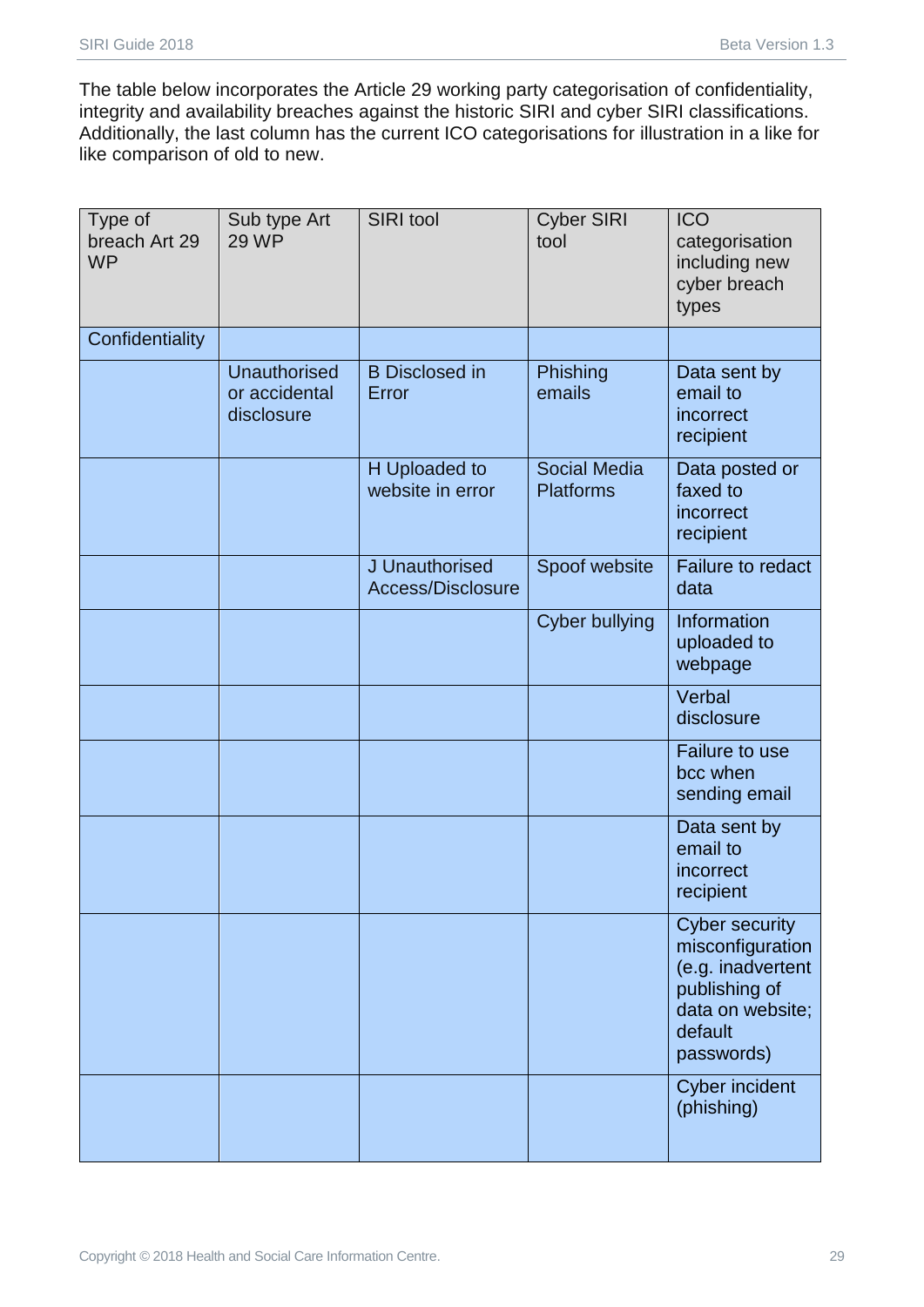|              | <b>Unauthorised</b><br>or accidental<br>access      | I Technical<br>security failing<br>(including<br>hacking)   | Hacking                                | <b>Insecure</b><br>webpage<br>(including<br>hacking)                                 |
|--------------|-----------------------------------------------------|-------------------------------------------------------------|----------------------------------------|--------------------------------------------------------------------------------------|
|              |                                                     | J Unauthorised<br>Access/Disclosure                         |                                        | <b>Cyber incident</b><br>(key logging<br>software)                                   |
|              |                                                     |                                                             |                                        |                                                                                      |
| Availability |                                                     |                                                             |                                        |                                                                                      |
|              | <b>Unauthorised</b><br>or accidental<br><b>loss</b> | A) Corruption or<br>inability to recover<br>electronic data | Denial of<br>Service (DOS)             | Loss or theft of<br>paperwork                                                        |
|              |                                                     | <b>C</b> Lost In Transit                                    |                                        | Loss or theft of<br>unencrypted<br>device                                            |
|              |                                                     | D Lost or stolen<br>hardware                                |                                        | Loss or theft of<br>only copy of<br>encrypted data                                   |
|              |                                                     | E Lost or stolen<br>paperwork                               |                                        | Data left in<br>insecure<br>location                                                 |
|              |                                                     |                                                             |                                        | <b>Cyber incident</b><br>(other - DDOS<br>$etc.$ )                                   |
|              |                                                     |                                                             |                                        | <b>Cyber incident</b><br>(exfiltration)                                              |
|              |                                                     |                                                             |                                        | Cryptographic<br>flaws (e.g.<br>failure to use<br><b>HTTPS</b> ; weak<br>encryption) |
|              | <b>Unauthorised</b><br>or accidental<br>destruction | F Non-secure<br>Disposal-<br>hardware                       | <b>Malicious</b><br>internal<br>damage | <b>Insecure</b><br>disposal of<br>paperwork                                          |
|              |                                                     | <b>G</b> Non-secure<br>Disposal-<br>paperwork               |                                        | <b>Insecure</b><br>disposal of<br>hardware                                           |
|              |                                                     |                                                             |                                        |                                                                                      |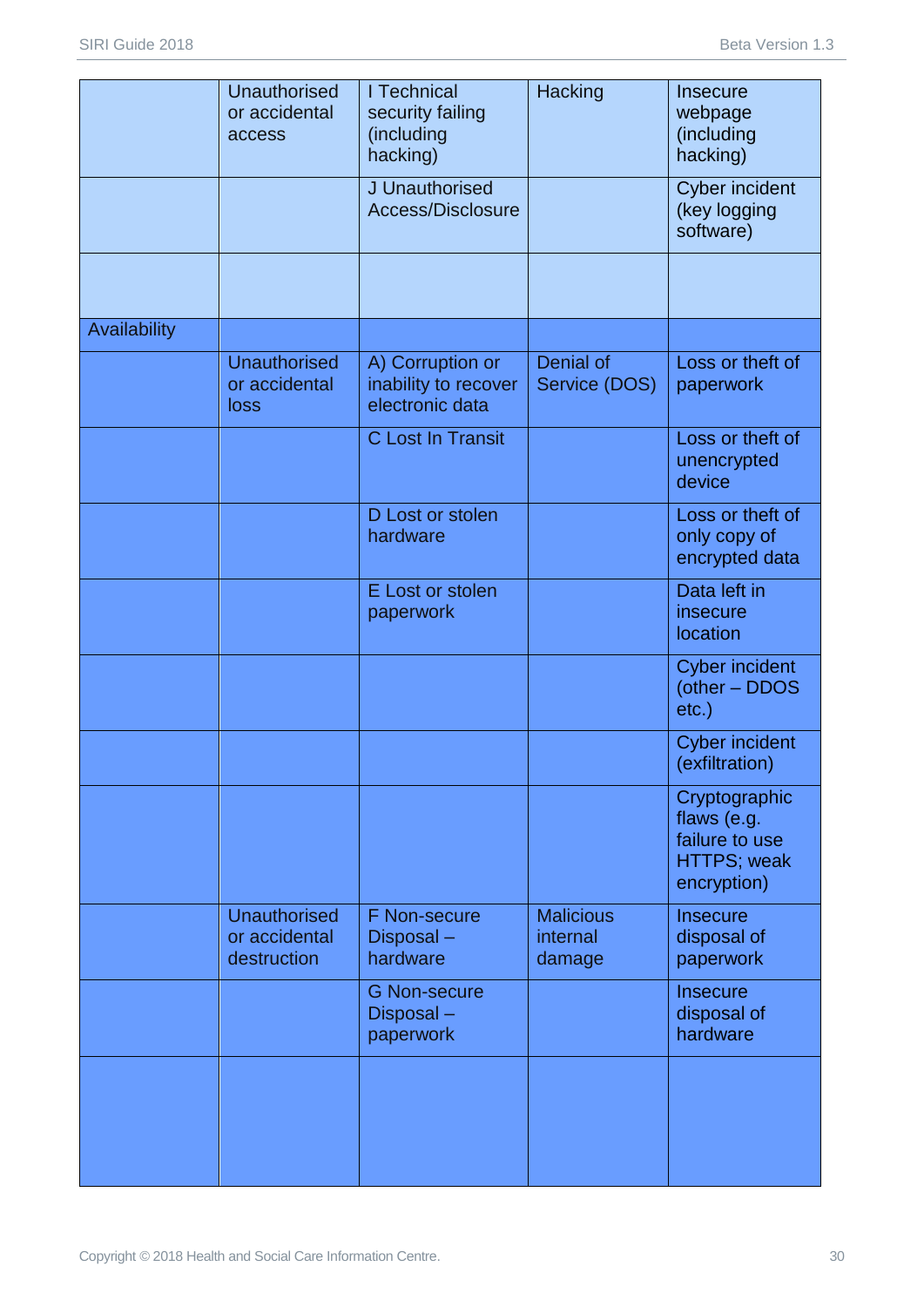| Integrity |                                                    |                |                        |                                                                                                                               |
|-----------|----------------------------------------------------|----------------|------------------------|-------------------------------------------------------------------------------------------------------------------------------|
|           | <b>Unauthorised</b><br>or accidental<br>alteration | <b>K</b> Other | Web site<br>defacement | Other principle<br>7 failure                                                                                                  |
|           |                                                    |                |                        | Cyber incident -<br>unknown (e.g.<br>data published<br>on Pastebin but<br>no information<br>on how<br>compromise<br>occurred) |
|           |                                                    |                |                        |                                                                                                                               |
|           |                                                    |                |                        |                                                                                                                               |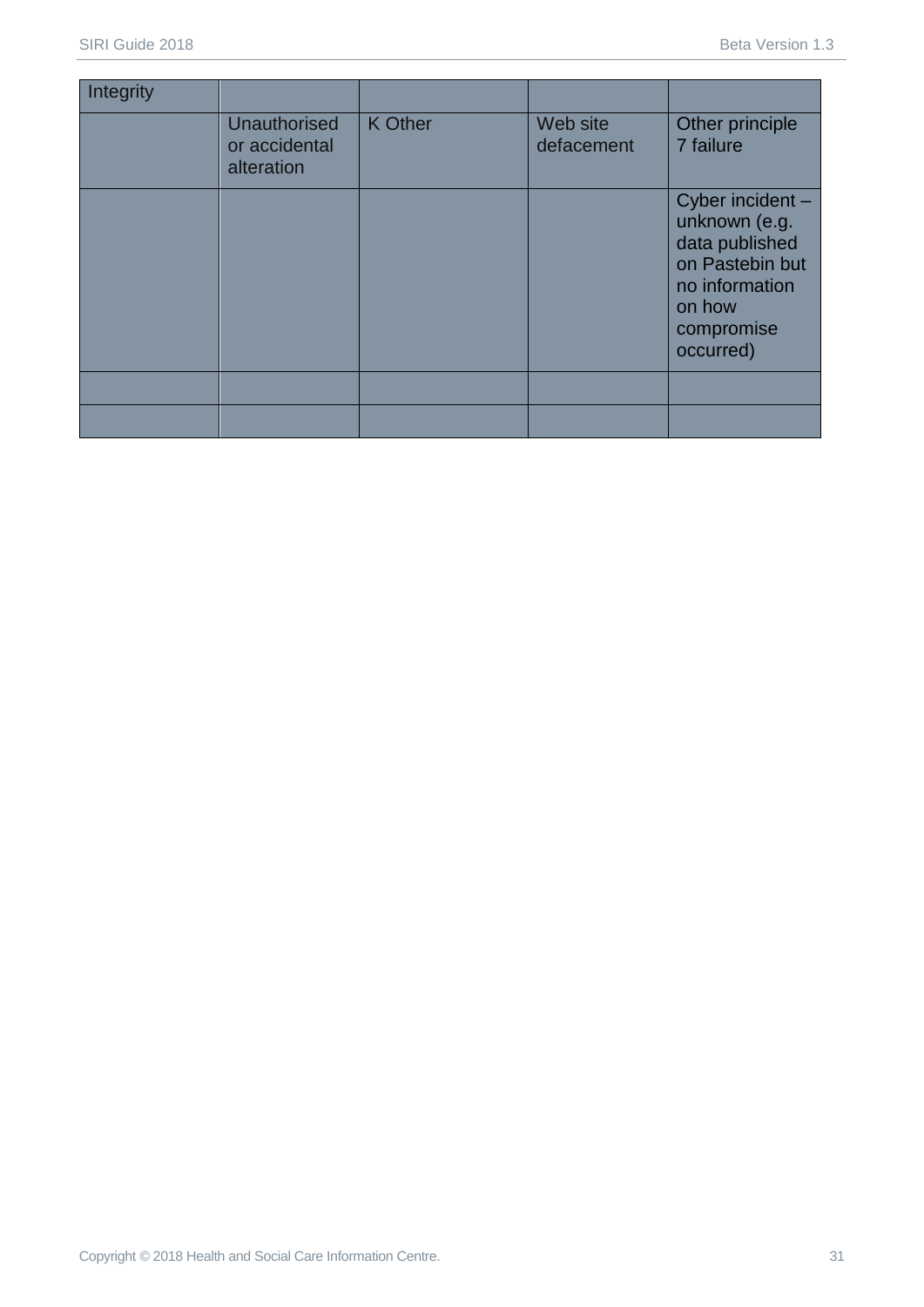### <span id="page-31-0"></span>**Appendix 5 - Examples of notification**

- Q. Loss of 250,000 anonymised patients' records used to map clusters a range of conditions related to geography.
- A. No provided the data is truly anonymised it's not personal however we would advise confirmation of the information used for mapping (a full postcode with rare conditions would be identifiable or not truly anonymised).
- Q. A loss of one patient's scanned in case notes which is likely to lead to problems in treating that patient.
- A. Yes as it has caused harm to that individual from a problem in treatment that has arisen from the unavailability of the case notes.
- Q. A cyber incident similar to the WannaCry incident of 2017, where there is a determination no data has been lost but encrypted and it affects clinical services.
- A. Yes as it effects availability and has a ICO effect on individuals which is likely to result in a risk to individual from cancelled appointments and operations which may prolong the pain and suffering of the patient.
- Q. 10 DNA profiles (biometric data) with names sent to the wrong email address.
- A. Yes as it may cause harm to the individual unless it is a trusted source or encrypted. The biometric data is a special category of data under GDPR and the combination of a name makes it personal data.
- Q. A log of IP addresses and user names who have accessed a patient portal accidently backed up to a cloud provider in Canada
- A. No. As the user name could be identifiable and IP addresses are classified as personal data it is a personal data breach. It may score as a non ICO notifiable personal data breach as there is a low risk to the rights and freedoms of individuals.
- Q. A medical record of a safeguarded child in a mental health unit are sent to the wrong department of the same hospital trust. No serious adverse effect to the rights and freedoms of the child are reported and at no time has the medical record been unaccounted for or any non 'trusted' person had the opportunity to access the record.
- A. No. Although there has been an error and the medical records have not been sent to the correct department this does not need reporting because the department is considered 'trusted'. If the records were sent to another organisation that does not meet the definition of 'trusted' it would be notifiable. An investigation must still be performed, and measures introduced to prevent a further breach.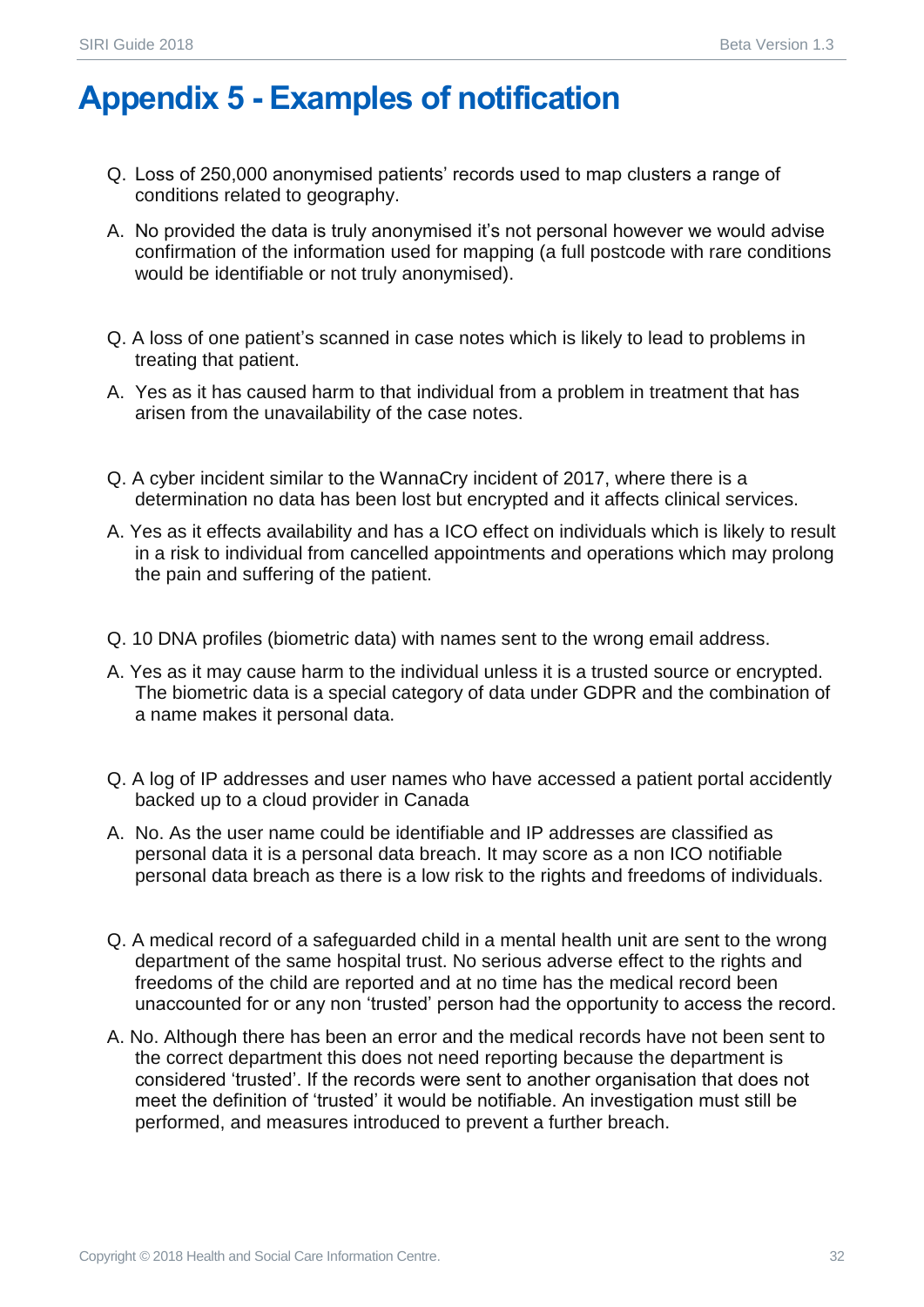- Q. A set of case notes found in a bin outside a supermarket.
- A. Yes a data breach is still a breach irrespective of media. It is not restricted to digital information and continues to include paper-based records.
- Q. A single ward handover sheet is found in the hospital car park identifying patients and conditions. It is found by a staff member and is classed as 'trusted' and the breach has been contained.
- A. Yes as there is a potential breach of patient confidentiality that may have occurred during the time it has been left unattended it just may not be notifiable to the ICO. An organisation must investigate the breach and promote measures, so the breach does not occur again such as training for the team that has been responsible for the breach.
- Q. A pathology system has gone down and test results are not available leading to a potential of cancelled operations. No reported harm has occurred yet.
- A. Yes the significance of a loss of test results may cause harm to an individual through a cancelled operation. Even if none are reported the NIS threshold means that the pathology system is a key system for the NHS and is reportable. The notification tool will ask additional questions to determine that the pathology system is a critical system for NIS purposes.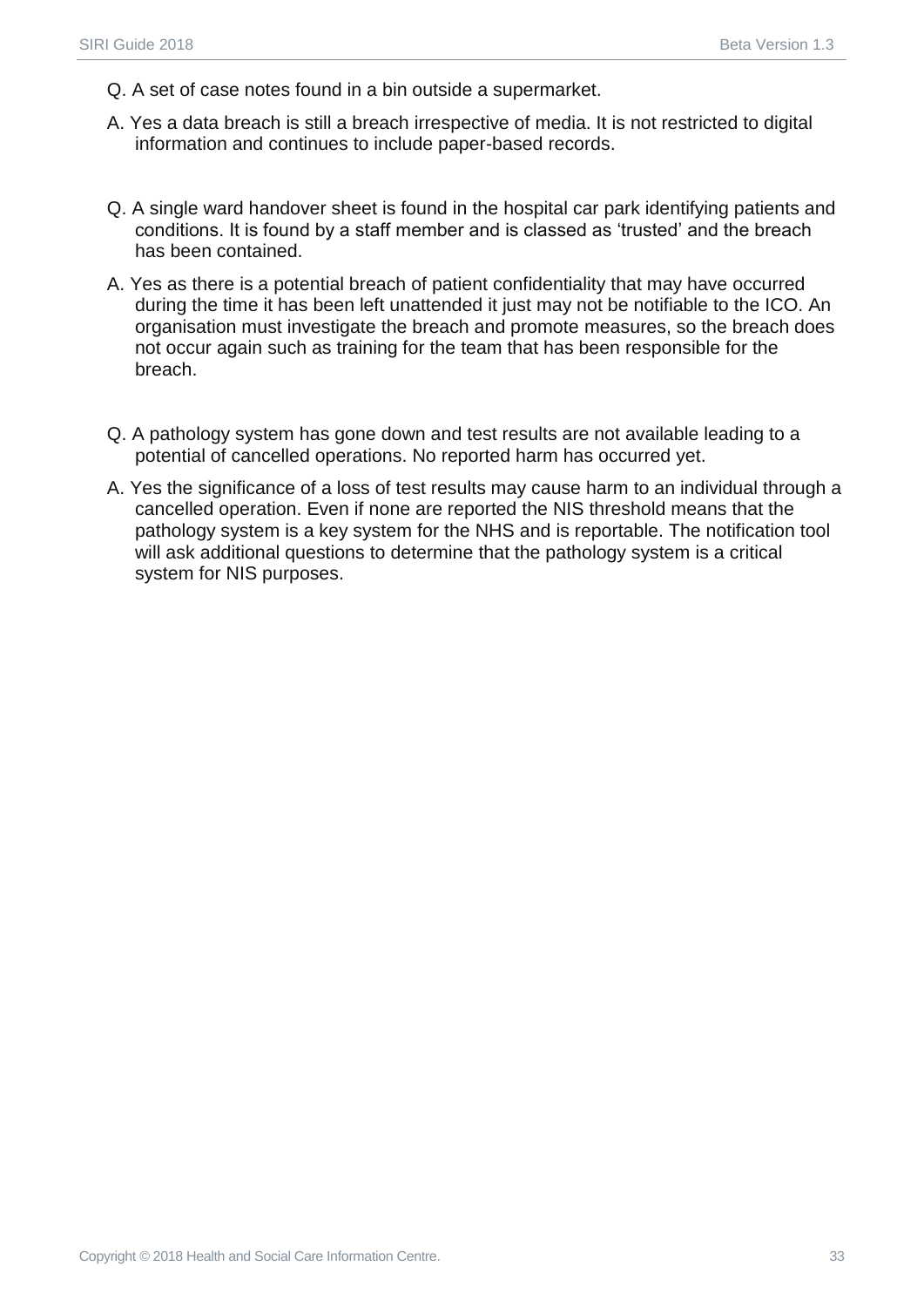# <span id="page-33-0"></span>**Appendix 6 Publishing details of DSP Incidents in Annual Reports and Statements of Internal Control (SIC)**

### <span id="page-33-1"></span>**Principles**

The reporting of data security incidents in the Annual Report should observe the principles listed below. The principles support consistency in reporting standards across Organisations while allowing for existing commitments in individual cases.

a) You must ensure that information provided on personal data related incidents is complete, reliable and accurate.

b) You should review all public statements you have made, particularly in response to requests under the Freedom of Information Act 2000, to ensure that coverage of personal data related incidents in your report is consistent with any assurances given.

c) You should consider whether the exemptions in the Freedom of Information Act 2000 or any other UK information legislation apply to any details of a reported incident or whether the incident is unsuitable for inclusion in the report for any other reason (for example, the incident is sub judice and therefore cannot be reported publicly pending the outcome of legal proceedings).

d) Please note that the loss or theft of removable media (including laptops, removable discs, CDs, USB memory sticks, PDAs and media card formats) upon which data has been encrypted to the approved standard, is not a Serious Incident Requiring Investigation unless you have reason to believe that the protections have been broken or were improperly applied.

e) Incidents designated as "pure Cyber" are not required to be included in the annual reports and SIC at this time. However cyber incidents that are also IG SIRIs should be included.

### <span id="page-33-2"></span>**Content to be included in Annual Reports**

Incidents reportable to the ICO and/or DHSC should be included in the Annual Report.

These incidents need to be detailed individually in the annual report in the format provided as Table 1 below. All reported incidents relating to the period in question should be reported.

Table 1

#### **Summary of Data Security and Projection Incidents reported to the ICO and/or DHSC**

| Date of incident | I Nature of | <b>Number</b> | How patients  | Lesson learned |
|------------------|-------------|---------------|---------------|----------------|
| (month)          | incident    | affected      | were informed |                |
|                  |             |               |               |                |